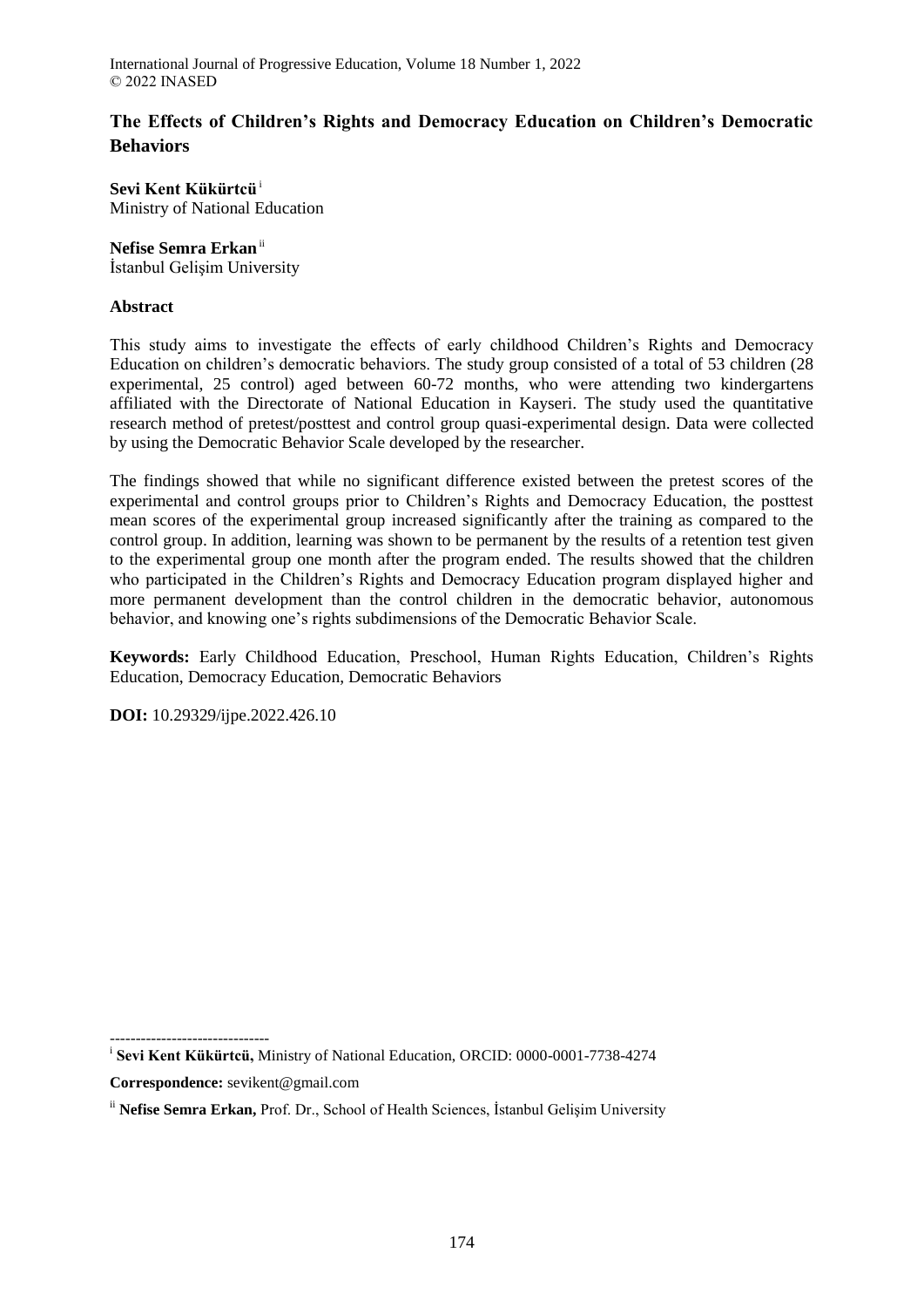# **INTRODUCTION**

As today's children will become tomorrow's leaders, we should teach them from early childhood with an educational approach similar to the one used in Children's Rights and Democracy Education, which focuses on their rights and equips them with responsible citizenship skills, as well as a culture of democracy (Akyüz, 2001; Atay, 2009).

Children's Rights and Democracy Education (CRDE) is based on the Convention on the Rights of the Child (CRC), which grants children individual rights and aims to transform them into respectful, open-minded, creative and sensitive individuals who respect human rights (Akyüz, 2001; Ay Zöğ, 2008). In order for children to become such individuals, they first need to know their own rights (Lundy, 2007; Özdemir Uluç, 2008). Item 42 of the CRC calls for the teaching of children's rights to children as well as adults. It is seen as a basic right for children to know their legal rights (Neslitürk and Ersoy, 2007; Washington, 2010; Uçuş, 2014; Seyhan and Cansever, 2015;346).

Early childhood is a determining period when children's physical, mental and social development is at its fastest. It is during this period that social skills such as cooperation, sharing, participation in group activities, expressing opinions in public and taking responsibility develop. Child-centered and early CRDE in line with children's developmental levels is an important step in empowering child citizens and sustaining democracy. With children's rights education in early childhood, children grasp the differences between wants, needs and rights, learn about abuse of children's rights, and realize how their actions may affect others. As children learn about their own rights, they also discover that these are valid for all children, and that they must treat others responsibly and respectfully. As they learn about democratic values such as empathy, sensitivity, respect, love, tolerance, cooperation, helpfulness and sharing, their social adaptation skills improve and they have less conflict with others. This, in turn, improves the classroom atmosphere. When they are able to express themselves freely in such an environment, children's self-confidence develops. They start to focus on "we" instead of "me" and their sense of belonging develops. In this way, children's communication skills and socio-emotional development are supported, and they take more responsibility at school and in the society (Covell and Howe, 2001; Ersoy and Neslitürk, 2007; Freidmann, 2013; United Nations, 2012; Özdemir Uluç, 2008).

At CRDE's core lies an approach which teaches children about life and helps them internalize their existence. If CRDE is not based on real life, it cannot fulfill its transformative role. It is more important to provide children with educational experiences to help them translate rights-related concepts and values into behavior, than teach democracy and human rights directly (Bulut Pedük, 2015). CRDE should be perceived as real life information, be implemented through participative ageproper classroom practices with the support of families, and span holistically from preschool to elementary, secondary, higher, disabled, gifted and informal education programs (Covell et al., 2008; Covell et al., 2010; Washington,2010; Şirin and Gülhan, 2011; Demirezen et al., 2013).

In recent years, children's rights education has gained increasing importance. However, the number of early childhood CRDE studies is rather limited in the literature. Further, many studies recommend that new ones be conducted focusing on the development of CRDE programs (Akman and Ertürk, 2011; Çakmak Güleç and Özdemir, 2006; Kızıltepe et al., 2014; Seyhan and Cansever, 2015; Washington,2010). Also, most CRDE studies seem to focus on the views or attitudes of elementary school children, teachers and parents (Campbell, 2011; Goldberg, 2008; Sutton, 2003; Dalton, 1999; Temple, 1998; Ruck 1994; Çarıkçı and Er, 2010; Dinç, 2015; Koran, 2015; Köse, 2009; Neslitürk and Ersoy, 2007; Yağan Güder and Yıldırım, 2014).

The limited number of studies focusing on children's rights education in the early childhood period and the failure of most existing studies to focus jointly on children's rights and democracy education convinced the researcher that the development of a CRDE program for early childhood was essential. The current study therefore contributes to the literature and sets a practical example for teachers. It is also worth noting that the data obtained from the study serves as a guide in the field of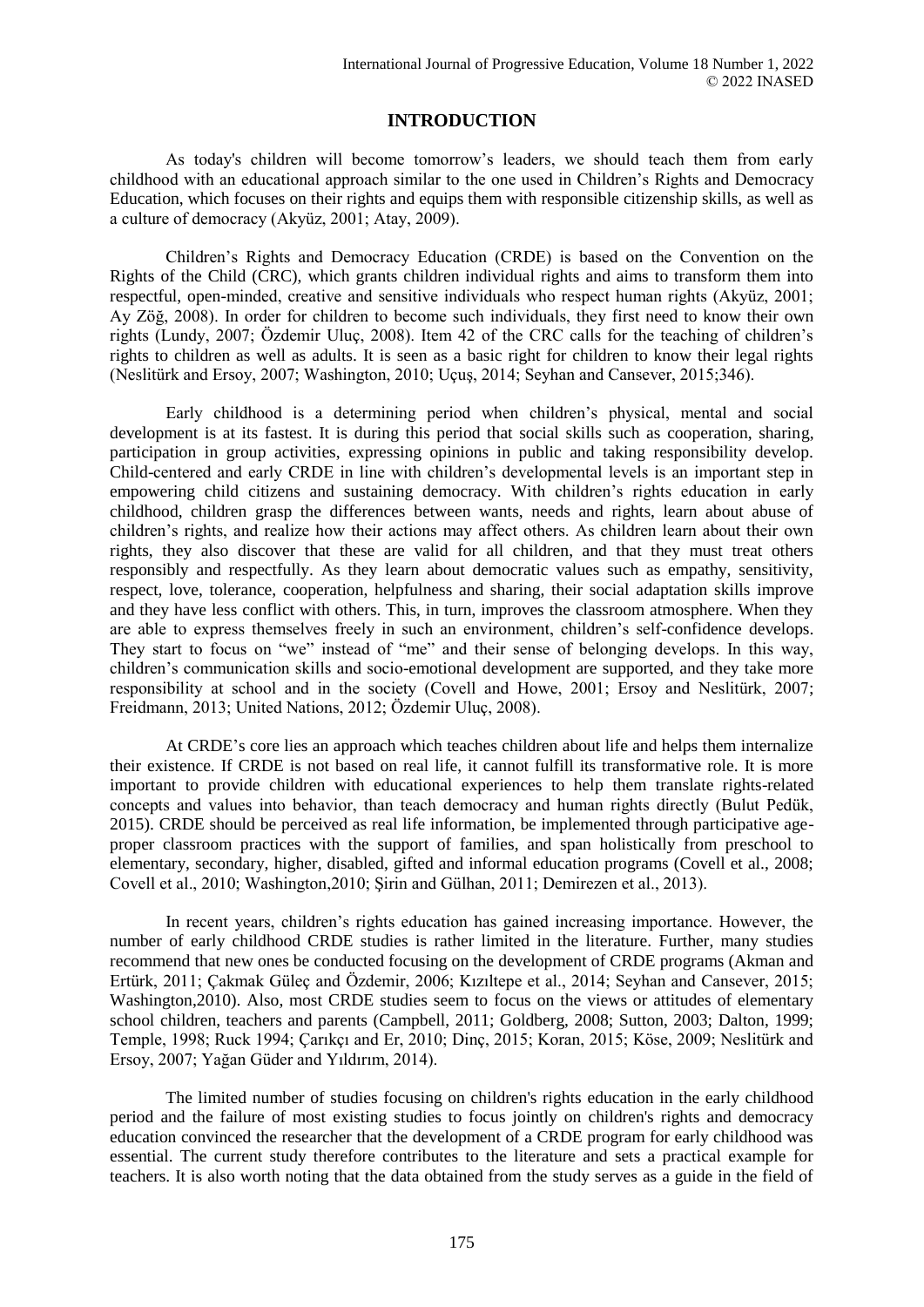preschool education and an example for future CRDE research. With an early childhood program, teachers do not only gain raised awareness about children's rights, but also develop an idea about the methods and techniques they may implement CRDE with. The program will also act as an example for teachers as they develop richer learning environments by using the information gained from the program.

This study therefore aims to develop a "Children's Rights and Democracy Education Program" for the early childhood period and examine its effects on children's democratic behaviors. Working with the question "What effect does children's rights and democracy education have on children's democratic behavior levels?", this study also seeks answers to the following sub problems:

- 1. What are the Democratic Behavior Scale equivalence levels of experimental (CRDE) and control group (non-CRDE) children?
- 2. Is there a difference between the Democratic Behavior Scale pretest posttest scores of CRDE experimental and control groups?
- 3. Is there a difference between the Democratic Behavior Scale posttest mean scores of CRDE experimental and control groups?
- 4. Is there a difference between the Democratic Behavior Scale posttest retention test scores of CRDE experimental group children?

#### **METHOD**

This study, which aims to identify the effects of CRDE on children's democratic behaviors, used the quantitative research method of the control group, quasi-experimental pretest - posttest retention test design (Karasar, 2010). Considering that randomly assigning students to sections in an educational institution would hurt the existing class structure and order, the study used convenience sampling to establish the experimental and control groups (Büyüköztürk et al., 2018). The dependent variable in research design was the "democratic behaviors" of 48-72 month-old preschool children. The independent variable, whose effect on children's democratic behaviors was being studied, was the "Children's rights and democracy education program". The experimental group in the study undertook the CRDE offered by the researcher in addition to the regular preschool educational program, while the control group continued the regular preschool educational program implemented by their teachers.

#### **The Study Group**

The study group consisted of two socio-culturally similar schools located in Melikgazi, Kayseri and the necessary permissions were obtained from the Directorate of National Education.

Experimental and control groups were determined based on the willingness of school principals and teachers to implement the education program. The study group included a total of 53 children, with the experimental group including 28 preschoolers aged between 60-72 months (14 female, 14 male), and the control group including 25 preschoolers aged between 60-72 months (11 female, 14 male). The demographic information of the study group, obtained with the permission of their families, are presented in Table 1 below.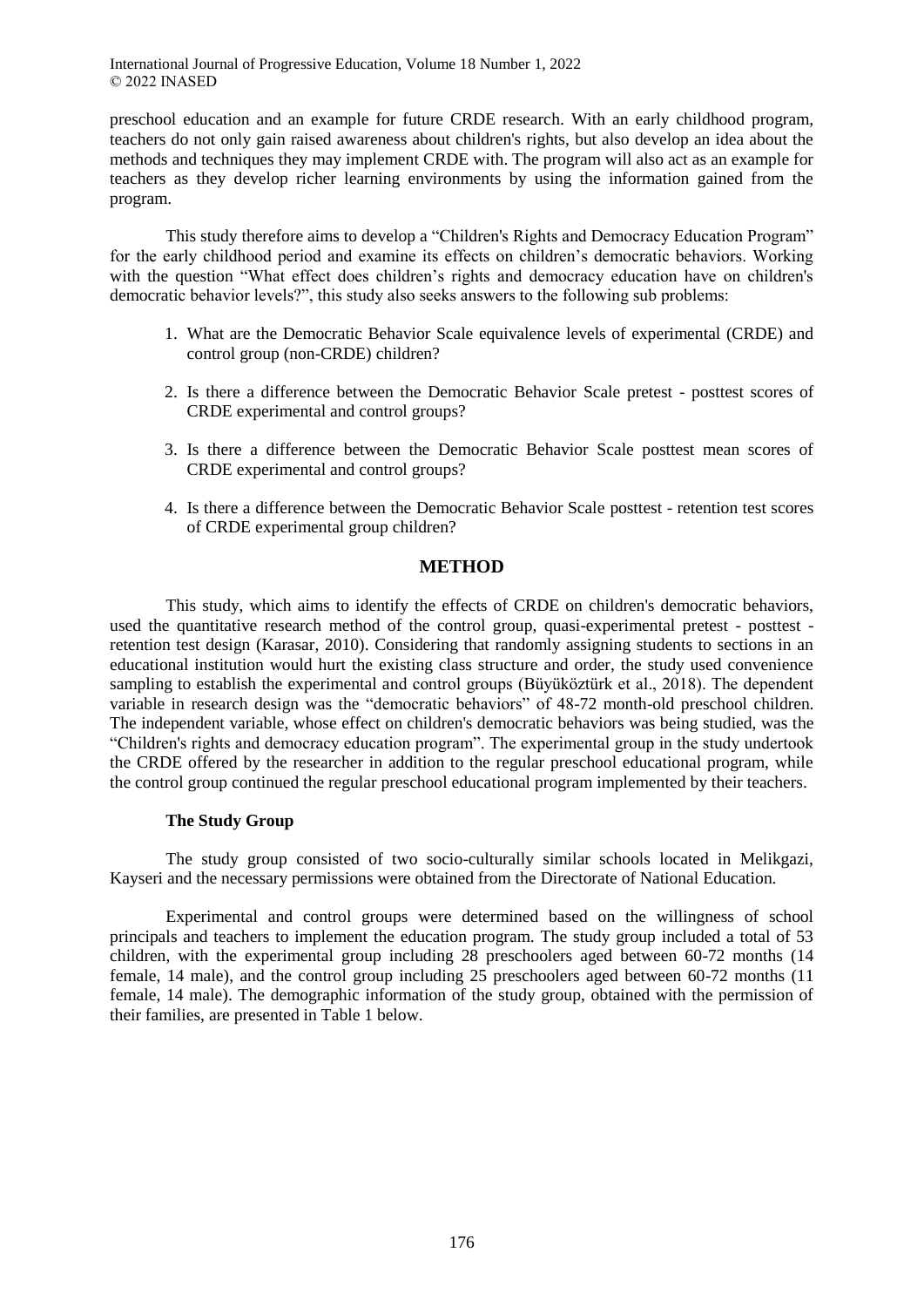|                              |                        |                  | Group            |                  |                  |                  |                  |
|------------------------------|------------------------|------------------|------------------|------------------|------------------|------------------|------------------|
|                              |                        |                  | Experimental     |                  | Control          |                  | Total            |
|                              |                        | $\mathbf n$      | $\%$             | $\mathbf n$      | $\%$             | n                | $\%$             |
|                              | $\mathbf F$            | 14               | 50               | 11               | 44               | 25               | 47               |
| Children's Sex               | $\mathbf M$            | 14               | 50               | 14               | 56               | $28\,$           | 53               |
|                              | Total                  | 28               | 100              | 25               | 100              | 53               | 100              |
| Children's Age               | 60-72 months           | 28               | 100              | 25               | 100              | 53               | 100              |
|                              | 1 yil                  | 8                | $28\,$           | 13               | 52               | $21\,$           | 40               |
| <b>Duration of Preschool</b> | $2$ y <sub>1</sub> $l$ | 15               | 54               | 12               | 48               | $27\,$           | 51               |
| Attendance                   | 3y1                    | 5                | $18\,$           | $\boldsymbol{0}$ | $\boldsymbol{0}$ | 5                | 9                |
|                              | Total                  | $28\,$           | 100              | $25\,$           | 100              | 53               | 100              |
|                              | 25 and younger         | $\boldsymbol{0}$ | $\boldsymbol{0}$ | $\boldsymbol{0}$ | $\boldsymbol{0}$ | $\boldsymbol{0}$ | $\boldsymbol{0}$ |
| Mothers' Age Bracket         | 26-40                  | $27\,$           | $6\,$            | $\sqrt{5}$       | 100              | $\sqrt{2}$       | $\,8\,$          |
|                              | $41 - 60$              | $\mathbf{1}$     | $\overline{4}$   | $\boldsymbol{0}$ | $\boldsymbol{0}$ | $\mathbf{1}$     | $\sqrt{2}$       |
|                              | Total                  | $28\,$           | 100              | $25\,$           | 100              | 53               | 100              |
|                              | Elementary School      | $\overline{0}$   | $\boldsymbol{0}$ | $\mathbf{0}$     | $\boldsymbol{0}$ | $\mathbf{0}$     | $\boldsymbol{0}$ |
|                              | Secondary School       | $\boldsymbol{0}$ | $\boldsymbol{0}$ | $\boldsymbol{0}$ | $\boldsymbol{0}$ | $\boldsymbol{0}$ | $\boldsymbol{0}$ |
| Mothers' Educational         | <b>High School</b>     | 3                | 11               | $8\,$            | 32               | 11               | 21               |
| Background                   | University             | 17               | 61               | 16               | 64               | 33               | 62               |
|                              | Graduate               | $8\,$            | 29               | $\mathbf{1}$     | $\overline{4}$   | 9                | 17               |
|                              | Total                  | $28\,$           | 100              | $25\,$           | 100              | 53               | 100              |
|                              | 25 and younger         | $\mathbf{0}$     | $\boldsymbol{0}$ | $\boldsymbol{0}$ | $\boldsymbol{0}$ | $\mathbf{0}$     | $\boldsymbol{0}$ |
| Fathers' Age Bracket         | 26-40                  | 24               | 86               | 24               | 96               | 48               | 91               |
|                              | $41 - 60$              | 4                | 24               | $\mathbf{1}$     | $\overline{4}$   | 5                | $\overline{9}$   |
|                              | Total                  | $28\,$           | $100\,$          | $25\,$           | $100\,$          | 53               | $100\,$          |
|                              | Elementary School      | $\mathbf{0}$     | $\boldsymbol{0}$ | $\boldsymbol{0}$ | $\boldsymbol{0}$ | $\overline{0}$   | $\overline{0}$   |
|                              | Secondary School       | $\boldsymbol{0}$ | $\boldsymbol{0}$ | $\boldsymbol{0}$ | $\boldsymbol{0}$ | $\boldsymbol{0}$ | $\boldsymbol{0}$ |
| Fathers' Educational         | High School            | $\overline{2}$   | $\boldsymbol{7}$ | 5                | $20\,$           | $\tau$           | 13               |
| Background                   | University             | $21\,$           | 75               | 19               | 76               | 40               | 76               |
|                              | Graduate               | 5                | $18\,$           | $\,1$            | $\overline{4}$   | $\sqrt{6}$       | $11\,$           |
|                              | Total                  | $28\,$           | 100              | 25               | $100\,$          | 53               | $100\,$          |

## **Table 1. Frequency Distribution of Participants' Demographic Information**

### **Data Collection Tools**

The data collection tools used in the study were the Child-Family Demographic Information Form, Democratic Behavior Scale for 48-72 Month-Old Children, and the children's rights and democracy education program for 48-72 month-old children.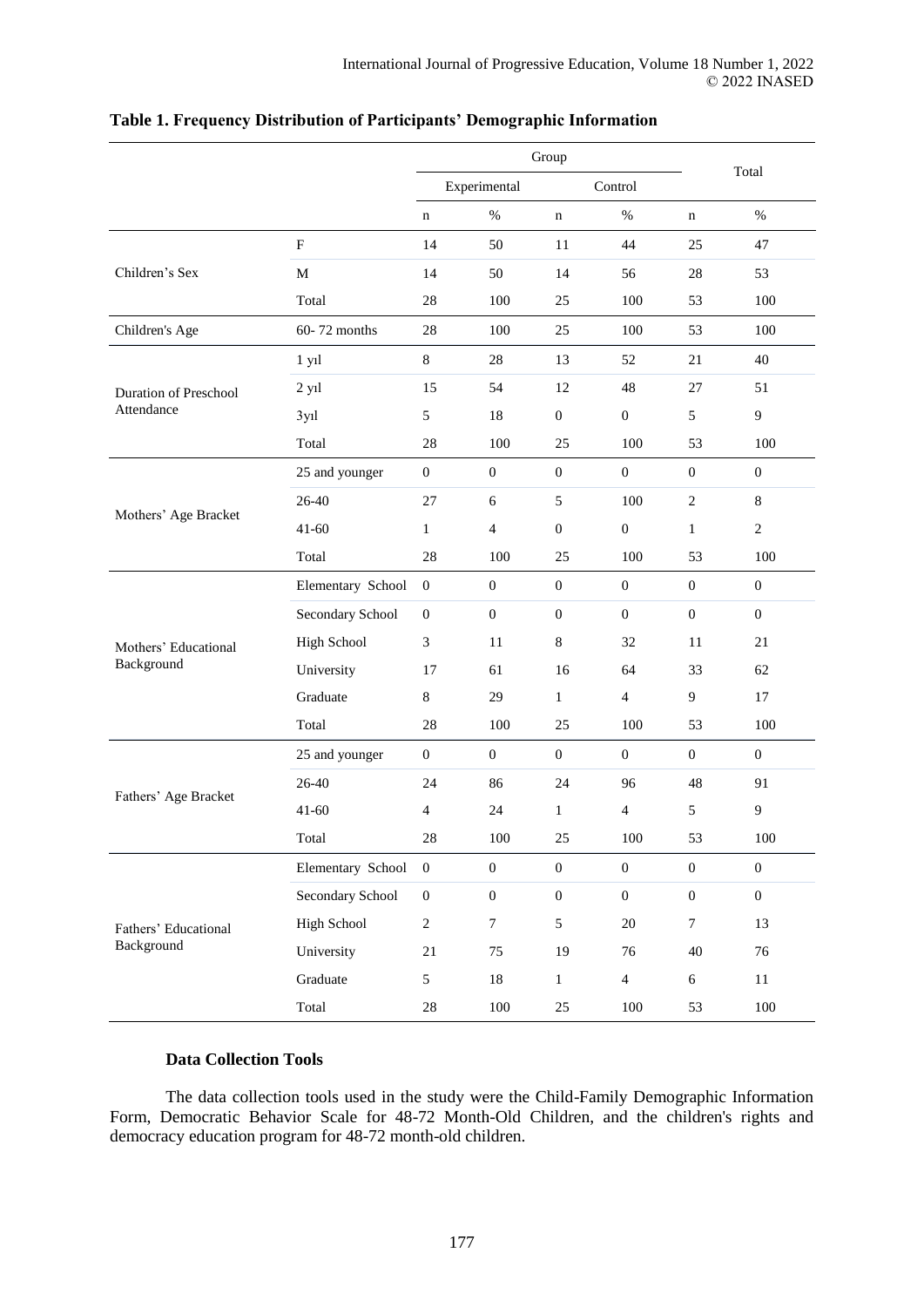**Child-Family Demographic Information Form.** This form was prepared by the researcher in order to obtain demographic information and identify the characteristics of the study group. The form included questions about children's age and sex, and parents' age and educational background.

**Democratic Behavior Scale.** Aimed for use with 48-72 month-old children, the Democratic Behavior Scale was developed by the researcher to measure the effects of the 11-week CRDE on children's democratic behaviors. The scale was used as pretest, posttest and retention test.

**Children's Rights and Democracy Education Program.** This section presents information on the main philosophy of the CRDE and the program development process.

*The philosophy of the program.* The CRDE is designed in line with progressivism, reconstructionism and constructivism, which are based on pragmatist philosophy. The goal of CRDE is to achieve democratic individuals for a democratic society by making use of John Dewey's educational approach and methods. Dewey's approach renders students creative and dynamic. According to this approach, schools should equip students with problem-solving skills against all social life problems. Dewey saw creative problem-solution as a requirement of democracy. In line with these principles, the program takes into account individual and social differences, and offers activities that encourage students to construct knowledge by using active learning, creative problemsolving, questioning, and learning by doing and living (Bakır, 2007; Yeşiltaş and Kaymakçı, 2009; Aydoğdu, 2011; Yalçınkaya,2013; Şeker et al., 2014; Demirel, 2015; Aybek, 2017).

*Program Design***.** CRDE program design included the following stages in line with the Ministry of Education's Program Development Model (Demirel, 2015, p.57).

- 1. Needs analysis
- 2. Deciding on general goals
- 3. Deciding on the concepts, principles and skills in the field
- 4. Deciding on learning areas and corresponding objectives
- 5. Deciding on the themes included in the learning domain Instructional activities-Measurement and evaluation
- 6. Obtaining expert views
- 7. Materials development
- 8. Submitting programs for approval
- 9. Implementing, monitoring and evaluating the program
	- 1. *Needs Analysis* In the program development process, the researcher undertook needs analysis to ascertain whether there was a need for CRDE in addition to the existing preschool educational program (Arsal, 1998; Karacaoğlu, 2009). As an educator, the researcher used the unstructured natural observation technique to examine monthly plans and daily education flow in state schools during the 2016-2017 school year, and found that neither teacher plans nor their daily education flows adequately included children's rights training or democracy education. Previous studies also corroborate the researcher's observations (Washington, 2010; Akman and Ertürk, 2011; Seyhan and Cansever, 2015; Dinç, 2015).

The researcher also undertook literature review, evaluation of the existing program, and content analysis. She examined the CRDE literature, research in the field and the existing preschool education program. Following these, she started needs analysis with the Delphi method. A CRDE needs analysis questionnaire was designed driven by the information obtained from observations, the source review and content analysis.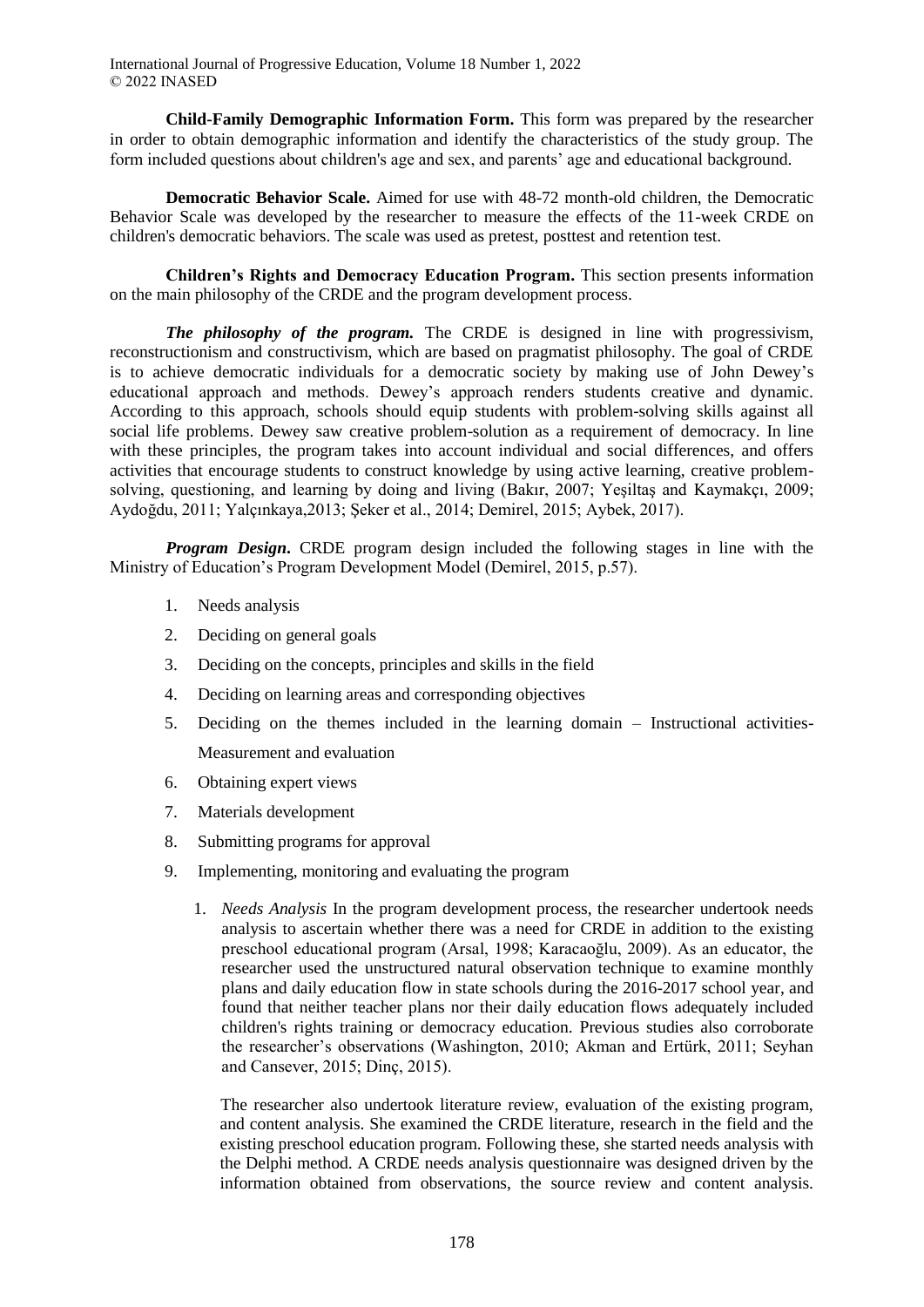Expert view was obtained from preschool education academics and teachers. After this, data were collected electronically from 82 participants by using the "Delphi Technique". Of these participants, 53% stated that they did not have the necessary information to prepare CRDE activities. Ninety-eight percent agreed that" CRDE can be implemented in early childhood". At the same time, 83% stated that they "make room for CRDE in their monthly plans". However, CRDE activities were "limited to certain days or weeks" by 70%. Of the 82 participants, 94% believed that there was a need in early childhood for CRDE. Of these, 79% stated that such a program was necessary because studies focusing on this topic in early childhood were rare, 57% stated that the Ministry of Education program did not contain objectives in this topic, and 54% stated that sample CRDE activities were needed.

2. *Deciding on general goals.* General goals are determined in Turkey by the decision-makers in national education and define the characteristics of the ideal human expected by a given educational stage (Çelik, 2006; Sönmez, 2015). The general goals of Turkish national education and those of preschool education constitute the general goals of CRDE.

3. *Deciding on the concepts, principles and skills in the field.* The basic skills in the program reflect the framework of the convention for children's rights and democratic behaviors.

The principles of children's rights and democracy education are:

- Aiming for children to learn their rights
- Aiming to develop children's democratic behaviors
- Aiming to develop children's autonomy skills
- Putting the learner in the center as dictated by the constructivist approach
- Taking note of individual differences in educational activities
- Creating a democratic learning environment
- Defending freedom of speech, which is the basis of democracy, in all circumstances
- Being a role model for children by displaying democratic attitudes
- Teaching concepts and themes concretely and by considering children's developmental characteristics through educational activities
- Making use of opportunity education
- Recycling objectives for permanent learning
- Planning educational activities around children's daily lives, in line the principle of moving from near to far (Uçuş Güldalı, 2017).

4. *Deciding on learning domains and corresponding objectives*. As CRDE was being prepared, related objectives in the MoNE preschool educational program (2013) were found. Following this, new objectives were written for the aims not included in the MoNE program. As the researcher identified new objectives, she did a literature review and evaluated the developmental characteristics of 48-72 month-old children. Each CRDE objective was developed by ensuring that it contains a statement focusing on behavior, is measurable and observable. A hierarchical order was followed in the objective indicators in line with the Taxonomy Approach (from simple to complex, concrete to abstract, near to far).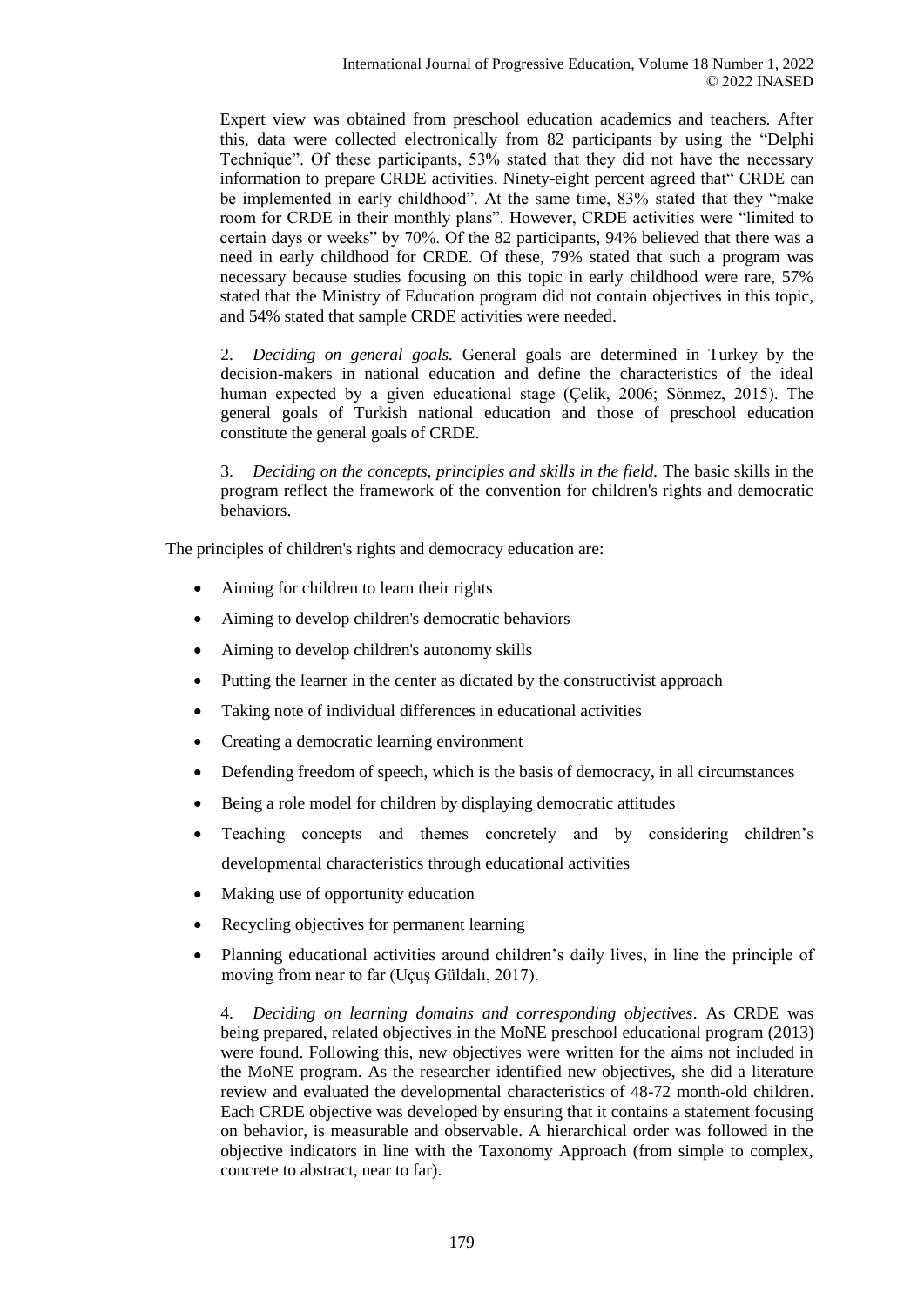5. *Deciding on the themes included in the learning domain – Instructional activities-Measurement and evaluation.* In CRDE, themes are developed in line with the Convention on Children's Rights and democratic behaviors. The themes and objectives in the program support one another. The researcher prepared 40 activities for the program for 48-72 month-old children. These activities include themes to teach children's rights and develop democratic and autonomous behaviors. As necessitated by the Convention on Children's Rights, these themes include the family and alternative care, peace, environment, democracy, avoiding discrimination, education and free time, participation, media and the internet, health and well-being, violence, gender equality. The themes included in the program to encourage the development of autonomous behaviors are self-recognition, self-confidence, communication, innovative thinking, problem-solution, democracy, participation in decision-making, and following rules. In order to develop democratic behaviors, program activities focused on the themes of empathy, cooperation, responsibility, patience, respect, tolerance, sharing, helpfulness, observing rules, participating in decision making, negotiating, and sensitivity. The activities were child-centered and constructivist. There were both small and large group work. In order to enable children to learn by living, a process-based approach was adopted. The hidden curriculum created by student interaction and the classroom environment was also considered in order to help children learn via their experiences in the process. The activities regularly recycled the program objectives, thus attempting to create permanent learning. Different learning methods and techniques were used in conjunction so that the activities would arouse children's curiosity and keep their attention alive. Considering the importance of affect in learning, the activities invited children to use their senses and gave them emotions such as excitement, curiosity, love and empathy within the process.

CRDE measurement and evaluation was two-fold. The initial evaluation took place at the end of each activity plan in the form of student self-evaluation and evaluation of the day, while the final one was completed by using the researcher's Democratic Behavior Scale, which aimed to discover the effects of the program on children's behaviors and was developed in line with the program objectives.

- 1. *Obtaining expert views.* All of the 40 CRDE activities were evaluated by a total of 6 experts — two preschool teachers, one curriculum development academic with a PhD, two full professors and an associate professor in the field of preschool education. Following expert opinion, the activities were designed in line with the child-centered approach.
- 2. *Materials Development.* Out of the 40 program activities, 29 were developed by the researcher and 11 were adapted from the literature (MoNE O.Ö.E.P. Activity Book, 2013; Flowers, 2010; Sapsağlam and Ömeroğlu, 2016, Yalçın et al., 2012) .
- 3. *Submitting programs for approval*. Approval to implement the program was obtained from Hacettepe University Ethics Commission and Kayseri Provincial Directorate of National Education. Additionally, permissions were taken from the families of experimental and control group children.
- 4. *Implementing, monitoring and evaluating the program.* The pilot trial used 10 randomly selected activities from the program. During the trial, the activities were observed to be appropriate for the children's age group and also interesting for the children. Time needed was 40 minutes for integrated activities. The pilot trial did not necessitate any changes or revisions to the activities. The program was implemented in the kindergarten of an elementary school located in Melikgazi, Kayseri three days weekly for 11 weeks.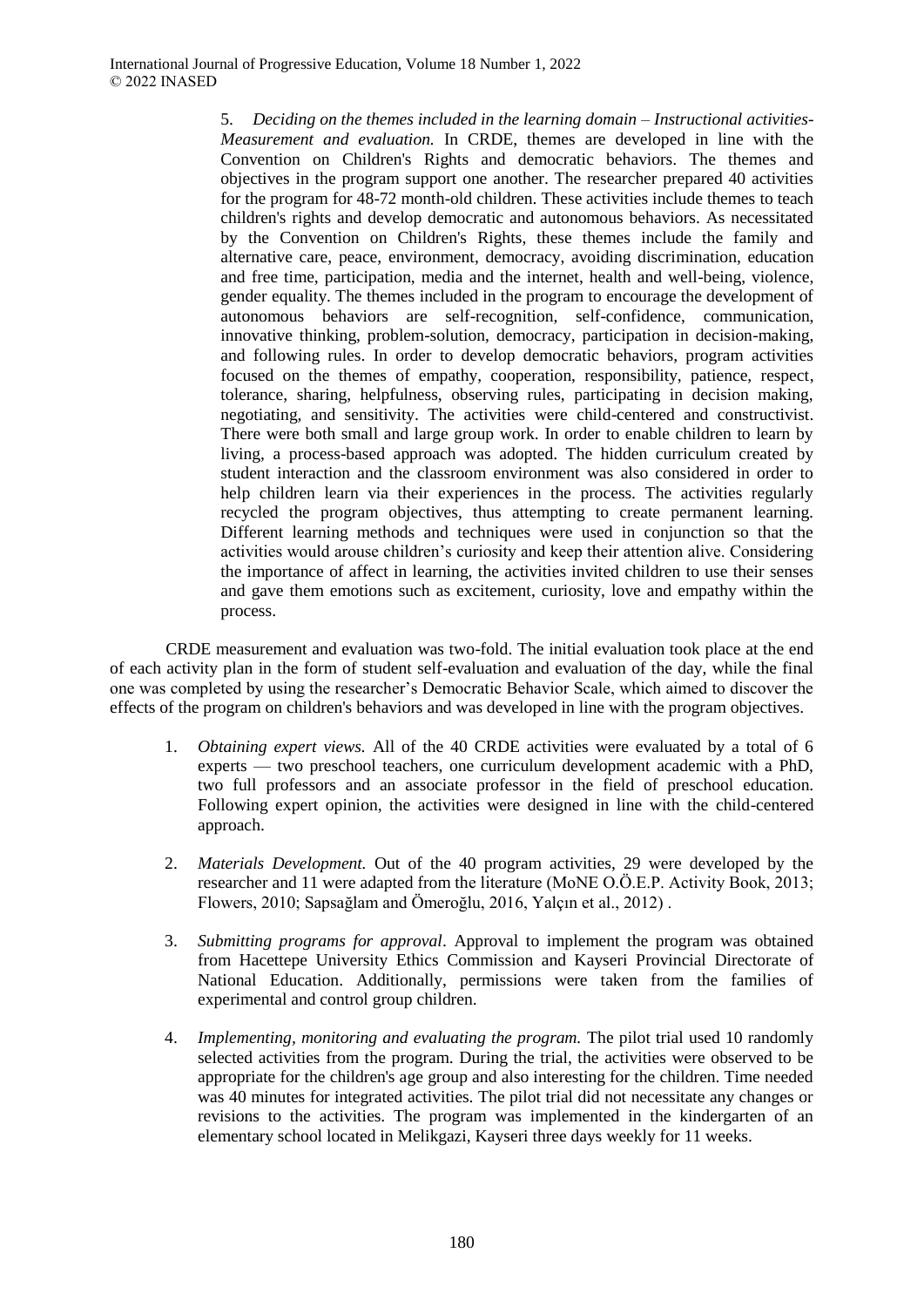#### **Data Analysis**

The data collection tools used in the study were the" Child-Family Demographic Information Form" and" Democratic Behavior Scale". The demographic information obtained from the Child-Family Demographic Information Form was presented by using frequencies (f) and percentages (%). When analyzing the data form the Democratic Behavior Scale, the first step was to explore whether the pretest, posttest and retention test scores displayed normal distribution in each group to be compared. The Shapiro-Wilk Test was used for this purpose. The differences between the paired groups who were not normally distributed were examined with the Mann Whitney U test, while the differences between the dependent variables who were not normally distributed were examined by using the Wilcoxon Test. The significance level was set at 0,05, with  $p<0.05$  showing a significant difference and p>0,05 showing its lack.

### **FINDINGS**

The findings concerning the subproblems of the study are presented below.

#### **1. Findings about the Equivalence Levels of CRDE Experimental and Control Groups**

Whether the democratic behavior levels of experimental and control groups varied statistically prior to CRDE was examined by using scores from the knowledge of rights, democratic behaviors and autonomous behaviors subdimensions, as well as the total score from the scale. In this way, the equivalence level of experimental and control groups was explored.

|                                |              |             |           |        |     |     | Mann-Whitney U test |               |         |       |  |  |
|--------------------------------|--------------|-------------|-----------|--------|-----|-----|---------------------|---------------|---------|-------|--|--|
| Democratic Behavior Scale      |              | $\mathbf n$ | $\bar{x}$ | Median | Min | Max | sd                  | Mean<br>ranks | Z       | p     |  |  |
|                                | Experimental | 28          | 21        | 19     | 9   | 45  | 9,3                 | 25            |         |       |  |  |
| Knowledge of<br>Rights         | Control      | 25          | 23        | 22     | 9   | 42  | 9,3                 | 28            | $-0,86$ | 0,386 |  |  |
|                                | Total        | 53          | 22        | 19     | 9   | 45  | 9,2                 |               |         |       |  |  |
| Democratic<br><b>Behaviors</b> | Experimental | 28          | 70        | 69     | 39  | 95  | 12,8                | 30            |         |       |  |  |
|                                | Control      | 25          | 63        | 67     | 35  | 89  | 14,1                | 23            | $-1,59$ | 0,113 |  |  |
|                                | Total        | 53          | 67        | 69     | 35  | 95  | 23,7                |               |         |       |  |  |
|                                | Experimental | 28          | 33        | 33     | 17  | 49  | 8,5                 | 28            |         |       |  |  |
| Autonomous<br><b>Behaviors</b> | Control      | 25          | 31        | 33     | 10  | 45  | 10                  | 26            | $-0,60$ | 0,550 |  |  |
|                                | Total        | 53          | 32        | 33     | 10  | 49  | 9,2                 |               |         |       |  |  |
| <b>Total Score</b>             | Experimental | 28          | 125       | 118    | 82  | 181 | 26                  | 28,3          |         |       |  |  |
|                                | Control      | 25          | 117       | 124    | 67  | 174 | 30                  | 25,4          | $-0,70$ | 0,487 |  |  |
|                                | Total        | 53          | 121       | 121    | 67  | 181 | 28                  |               |         |       |  |  |

In order to reveal the effects of CRDE, the Democratic Behavior Scale was implemented on experimental and control groups prior to implementing the educational program. The Mann Whitney U Test results of the pretest scores are presented in Table 2.

The findings show no significant difference between the Knowledge of Rights ( $z=-0.86$ ; p>0,05), Democratic Behaviors ( $z = -1,59$ ; p>0,05), Autonomous Behaviors ( $z = -0,60$ , p>0,05) subdimension scores and the total Democratic Behavior Scale ( $z = -0.70$ ,  $p > 0.05$ ) mean scores of the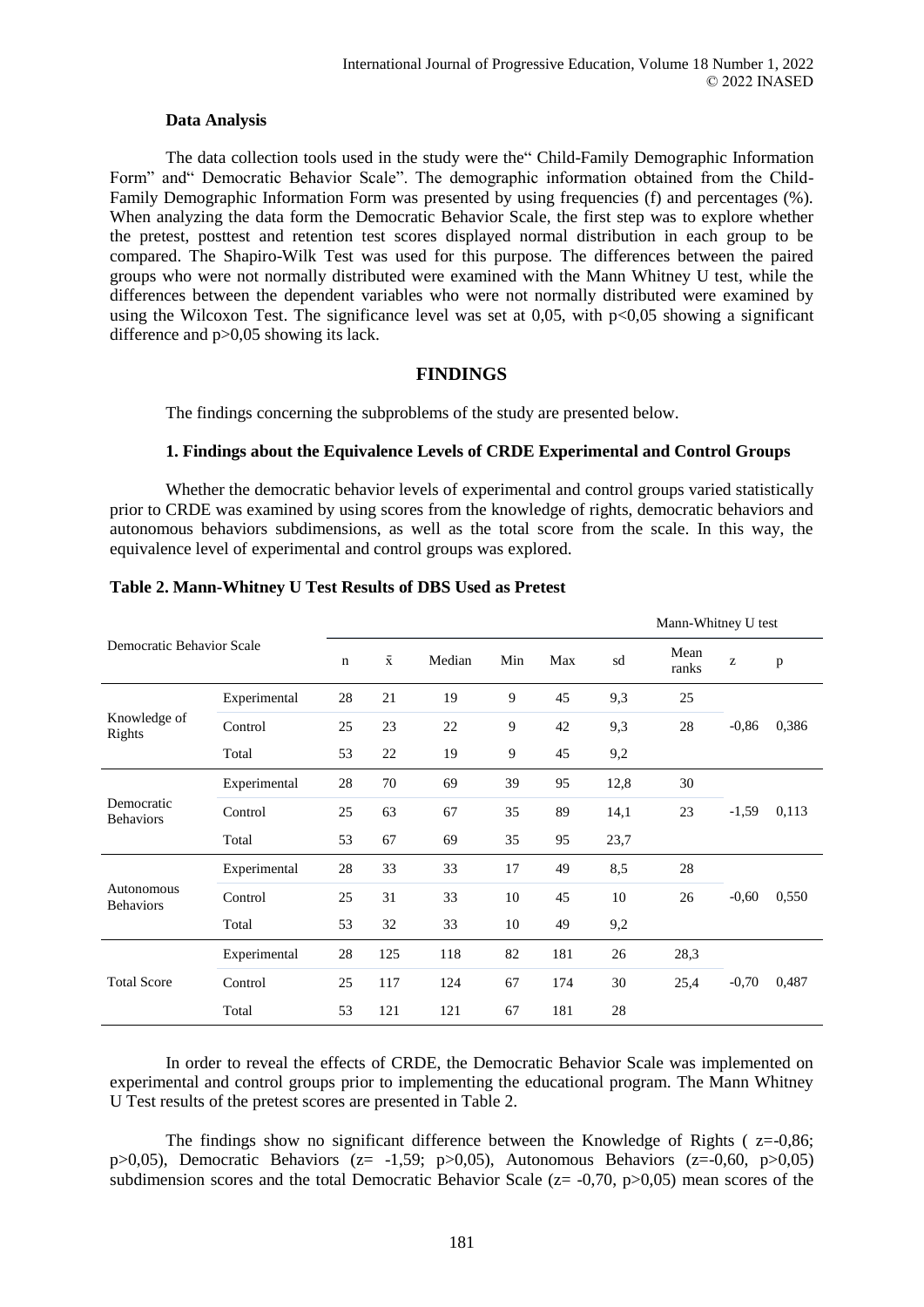experimental and control groups. The analysis results showed that the democratic behavior levels of groups were similar, and any difference to occur in the democratic behavior levels would depend on the procedures implemented in the experimental and control groups.

## **2. Findings about the Democratic Behavior Scale Pretest - Posttest Scores of the Experimental and Control Groups**

The Wilcoxon test performed to explore whether there was a significant difference between the experimental group's Knowledge of Rights, Democratic Behaviors, Autonomous Behaviors and total DBS pretest-posttest mean scores yielded the results given in Table 3 below.

| Democratic Behavior Scale   |             | Experimental group |        | Wilcoxon Test |     |      |         |         |
|-----------------------------|-------------|--------------------|--------|---------------|-----|------|---------|---------|
|                             | $\mathbf n$ | $\bar{x}$          | median | Min           | max | sd   | z       | p       |
| Knowledge of Rights         |             |                    |        |               |     |      |         |         |
| Pretest                     | 28          | 21                 | 19     | 9             | 45  | 9,3  |         |         |
| Posttest                    | 27          | 43                 | 45     | 34            | 45  | 3,0  | $-4,46$ | < 0,001 |
| Democratic behaviors        |             |                    |        |               |     |      |         |         |
| Pretest                     | 28          | 70                 | 69     | 39            | 95  | 13,8 |         |         |
| Posttest                    | 27          | 91                 | 92     | 83            | 95  | 2,8  | $-4,40$ | < 0,001 |
| <b>Autonomous Behaviors</b> |             |                    |        |               |     |      |         |         |
| Pretest                     | 28          | 33                 | 33     | 17            | 49  | 8,5  |         |         |
| Posttest                    | 27          | 46                 | 48     | 39            | 50  | 3,5  | $-4,35$ | < 0,001 |
| <b>Total Scores</b>         |             |                    |        |               |     |      |         |         |
| Pretest                     | 28          | 125                | 118    | 82            | 181 | 25,8 |         |         |
| Posttest                    | 27          | 181                | 182    | 164           | 190 | 6,9  | $-4,54$ | < 0,001 |

**Table 3. Experimental Group Pretest-Posttest Wilcoxon Test Results**

p<,05

Table 3 shows that, in the DBS Knowledge of Rights subdimension, the posttest mean scores  $(\bar{x}=43)$  of the experimental group were significantly higher than their pretest mean scores  $(\bar{x}=21)$  ( $z=$ ;-4,46; p<0,05). Similarly, in the Democratic Behaviors subdimension, posttest mean scores  $(\bar{x}=91)$ were significantly higher than pretest mean scores  $(\bar{x}=70)$  ( $z=$ ;-4,40; p<0,05). In the Autonomous Behaviors subdimension, posttest mean scores  $(\bar{x}=46)$  were significantly higher than pretest mean scores ( $\bar{x}$ =33) ( $z$ =;-4,35; p<0,05). As for the total DBS mean scores, posttest mean scores ( $\bar{x}$ =181) were significantly higher than pretest mean scores ( $\bar{x}$ =125) ( $z$ =-5,54; p<0,005). The results show that the CRDE contributed positively to children's democratic behaviors.

Table 4 shows the results of the Wilcoxon test performed to see whether a significant difference exists between the Knowledge of Rights, Democratic Behaviors, Autonomous Behaviors and total Democratic Behavior Scale pretest-posttest mean scores in the Control group.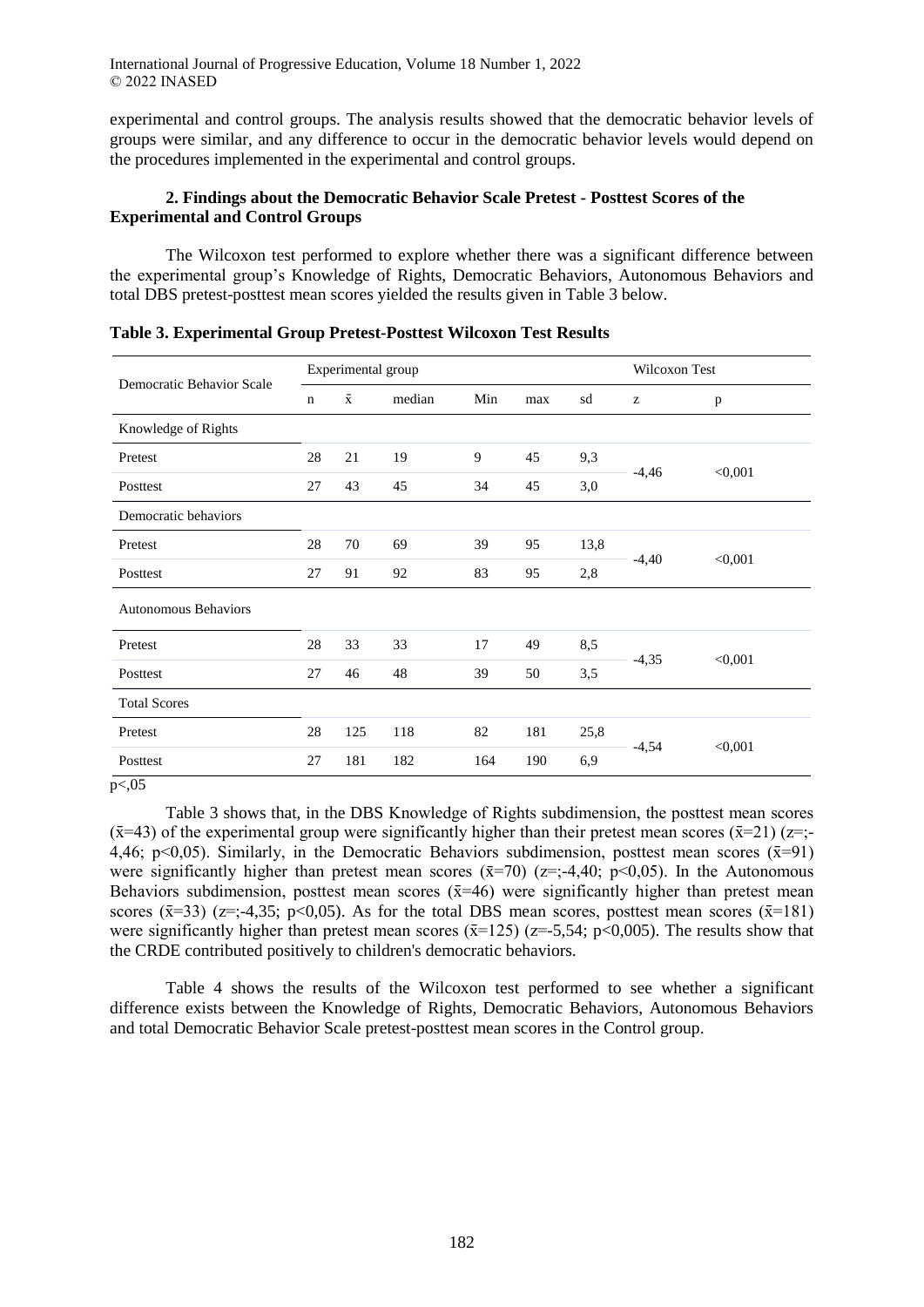|                             |             | Control group      |        | Wilcoxon Test |     |     |         |       |
|-----------------------------|-------------|--------------------|--------|---------------|-----|-----|---------|-------|
| Democratic Behavior Scale   | $\mathbf n$ | $\bar{\mathbf{x}}$ | median | Min           | max | sd  | z       | p     |
| Knowledge of Rights         |             |                    |        |               |     |     |         |       |
| Pretest                     | 25          | 23                 | 22     | 9             | 42  | 9,3 | $-1,15$ | 0,251 |
| Posttest                    | 21          | 27                 | 27     | 9             | 43  | 11  |         |       |
| Democratic behaviors        |             |                    |        |               |     |     |         |       |
| Pretest                     | 25          | 63                 | 67     | 35            | 89  | 14  |         | 0,107 |
| Posttest                    | 21          | 69                 | 76     | 27            | 93  | 19  | $-1,61$ |       |
| <b>Autonomous Behaviors</b> |             |                    |        |               |     |     |         |       |
| Pretest                     | 25          | 31                 | 33     | 10            | 45  | 10  |         |       |
| Posttest                    | 21          | 36                 | 40     | 20            | 49  | 9   | $-1,80$ | 0,070 |
| <b>Total Scores</b>         |             |                    |        |               |     |     |         |       |
| Pretest                     | 25          | 118                | 124    | 67            | 174 | 30  |         |       |
| Posttest                    | 21          | 132                | 138    | 51            | 183 | 36  | $-1,72$ | 0,086 |

#### **Table 4. Control Group Pretest-Posttest Wilcoxon Test Results**

Table 4 reveals no significant difference between the Knowledge of Rights pretest ( $\bar{x}$ =23) and posttest mean scores ( $\bar{x}$ =27) in the control group ( $z$ =-1,15; p>0,05). In the Democratic Behaviors subdimension too, no significant difference existed between pretest  $(\bar{x}=63)$  and posttest mean scores  $(\bar{x}=69)$  (z=-1,61; p>0,05). Similarly, the Autonomous Behaviors subdimension pretest ( $\bar{x}=31$ ) and posttest mean scores  $(\bar{x}=36)$  did not vary significantly ( $z=-1,80;$  p $>0,05$ ). Considering the total DBS mean scores, no significant difference was observed once again between the pretest  $(\bar{x}=118)$  and posttest mean scores  $(\bar{x}$ =132) (z=-1,72; p>0,05).

These results reveal that education based on the existing preschool educational program increases the democratic behavior levels of control group children, albeit not significantly.

#### **3. Findings on the CRDE Experimental and Control Group Posttest Scores**

The Mann-Whitney U test was performed to explore whether experimental and control group children's Democratic Behavior Scale posttest mean scores varied significantly. The results are presented below.

|                                  |              |    | Group     | Mann-Whitney U test |     |     |      |               |        |         |
|----------------------------------|--------------|----|-----------|---------------------|-----|-----|------|---------------|--------|---------|
| Democratic Behavior Scale        |              | n  | $\bar{x}$ | Median              | Min | Max | sd   | Mean<br>ranks | z      | p       |
| Knowledge of<br><b>Behaviors</b> | Experimental | 27 | 44        | 45                  | 35  | 45  | 3    | 3             | $-5,6$ | < 0.001 |
|                                  | Control      | 21 | 27        | 27                  | 9   | 43  | 10,7 | 12            |        |         |
|                                  | Total        | 48 | 36        | 42                  | 9   | 45  | 11,1 |               |        |         |
| Democratic<br><b>Behaviors</b>   | Experimental | 27 | 91        | 92                  | 83  | 95  | 2,8  | 33            | $-4,9$ | < 0.001 |
|                                  | Control      | 21 | 69        | 76                  | 20  | 93  | 19,1 | 13            |        |         |
|                                  | Total        | 48 | 81        | 89                  | 20  | 95  | 16,7 |               |        |         |

#### **Table 5. Mann-Whitney U Test Results of DBS Used as Posttest**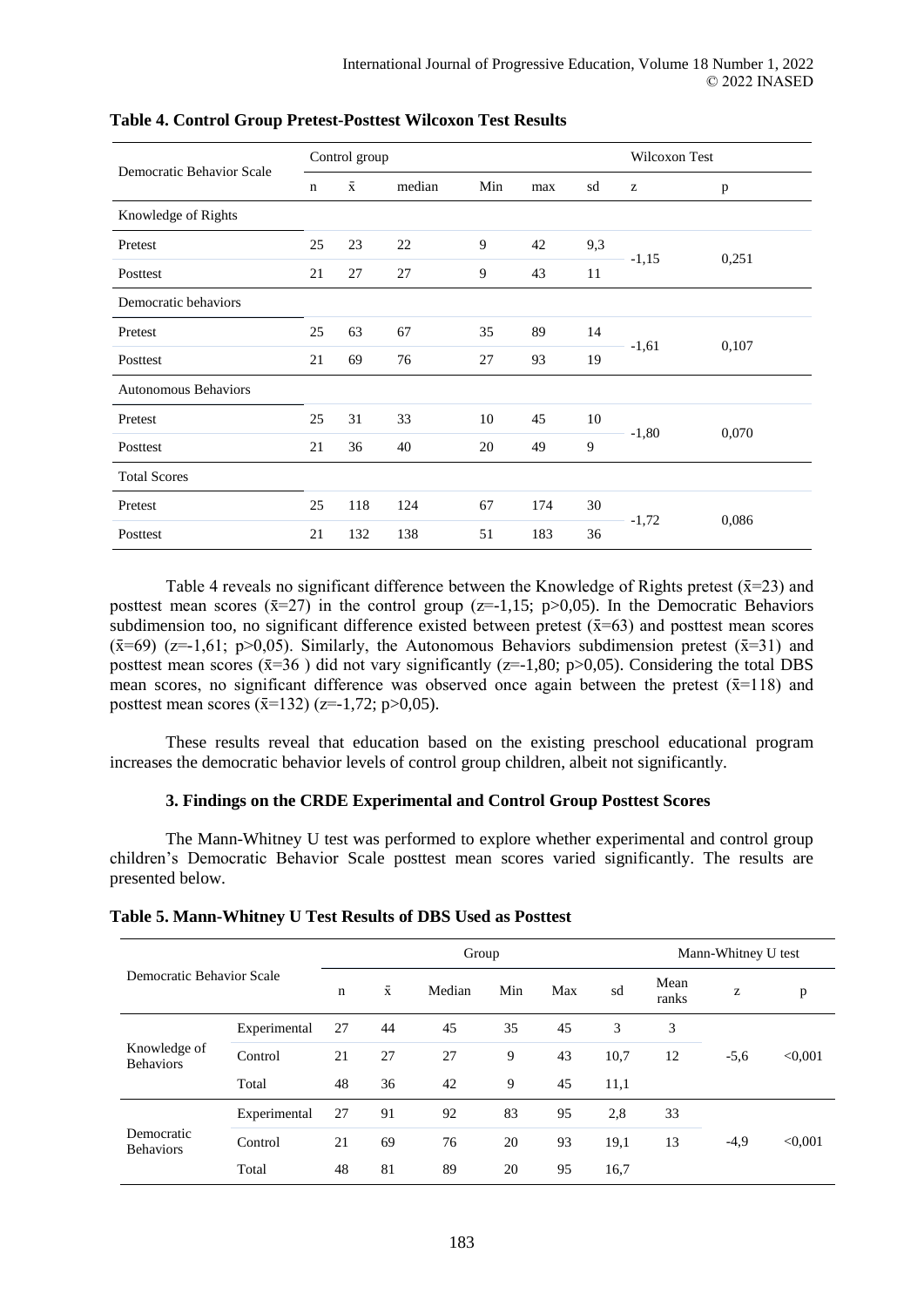|                                | Experimental | 27 | 46  | 48  | 39  | 50  | 3.5  | 32 |        |         |
|--------------------------------|--------------|----|-----|-----|-----|-----|------|----|--------|---------|
| Autonomous<br><b>Behaviors</b> | Control      | 21 | 36  | 40  | 20  | 49  | 8,9  | 14 | $-4,5$ | < 0.001 |
|                                | Total        | 48 | 42  | 43  | 20  | 50  | 8,2  |    |        |         |
| <b>Total Score</b>             | Experimental | 27 | 181 | 182 | 164 | 190 | 6,9  | 33 |        |         |
|                                | Control      | 21 | 132 | 138 | 51  | 183 | 35,9 | 13 | $-5,0$ | < 0.001 |
|                                | Total        | 48 | 160 | 177 | 51  | 190 | 34,2 |    |        |         |

Comparing the experimental group children's posttest mean scores in the Knowledge of Rights ( $\bar{x}$ =44), Democratic Behaviors ( $\bar{x}$ =91), Autonomous Behaviors ( $\bar{x}$ =46) subdimensions and the DBS total  $(\bar{x}$ =181) mean score and the control group children's posttest mean scores in the Knowledge of Rights ( $\bar{x}$ =27), Democratic Behaviors ( $\bar{x}$ =69), Autonomous Behaviors ( $\bar{x}$ =36) subdimensions and the DBS total  $(\bar{x}=132)$  mean score, it was found that the scores of the experimental group in the subdimensions and the total scale were higher. In addition, the findings also showed that a significant difference in favor of the experimental group existed between the two groups' Knowledge of Rights ( z=-5,6; p<0,05), Democratic Behaviors (z= -4,9; p<0,05), Autonomous Behaviors (z=-4,5, p<0,05) and DBS total ( $z = -5.0$ ,  $p < 0.05$ ) posttest mean scores. These findings suggest that the CRDE implemented in the experimental group brought a significant increase in children's democratic behaviors.

#### **4. Findings on the CRDE Experimental Group Retention Test Scores**

The Wilcoxon test results showing the relationship between the experimental group's Knowledge of Rights, Democratic Behaviors, Autonomous Behaviors subdimension scores and total DBS posttest-retention test mean scores are presented in Table 6.

| Democratic Behavior Scale   |             |           | Wilcoxon test |     |     |     |        |       |
|-----------------------------|-------------|-----------|---------------|-----|-----|-----|--------|-------|
|                             | $\mathbf n$ | $\bar{x}$ | median        | min | max | sd  | z      | p     |
| Knowledge of Rights         |             |           |               |     |     |     |        |       |
| Posttest                    | 27          | 43,5      | 45            | 34  | 45  | 3,0 |        |       |
| <b>Retention Test</b>       | 27          | 43,3      | 45            | 35  | 45  | 3,3 | $-0,3$ | 0,755 |
| <b>Democratic Behaviors</b> |             |           |               |     |     |     |        |       |
| Posttest                    | 27          | 91        | 92            | 83  | 95  | 2,8 |        | 0,004 |
| <b>Retention Test</b>       | 27          | 93        | 94            | 83  | 95  | 2,9 | $-0,3$ |       |
| <b>Autonomous Behaviors</b> |             |           |               |     |     |     |        |       |
| Posttest                    | 27          | 46        | 48            | 39  | 50  | 3,5 |        |       |
| <b>Retention Test</b>       | 27          | 48        | 50            | 38  | 50  | 3,0 | $-1,5$ | 0,123 |
| <b>Total Scores</b>         |             |           |               |     |     |     |        |       |
| Posttest                    | 27          | 181       | 182           | 164 | 190 | 6,9 |        |       |
| <b>Retention Test</b>       | 27          | 184       | 187           | 172 | 190 | 5,5 | $-1,9$ | 0,060 |

**Table 6. Experimental Group Posttest Retention Test Wilcoxon Test Results**

The experimental group's Democratic Behavior Scale posttest and retention test mean scores showed that there was no significant increase in the retention  $(\bar{x}=43.3)$  and posttest  $(\bar{x}=43.5)$  scores in the Knowledge of Rights subdimension ( $z = -0.3$ ; p $>0.05$ ). In the democratic behaviors subdimension,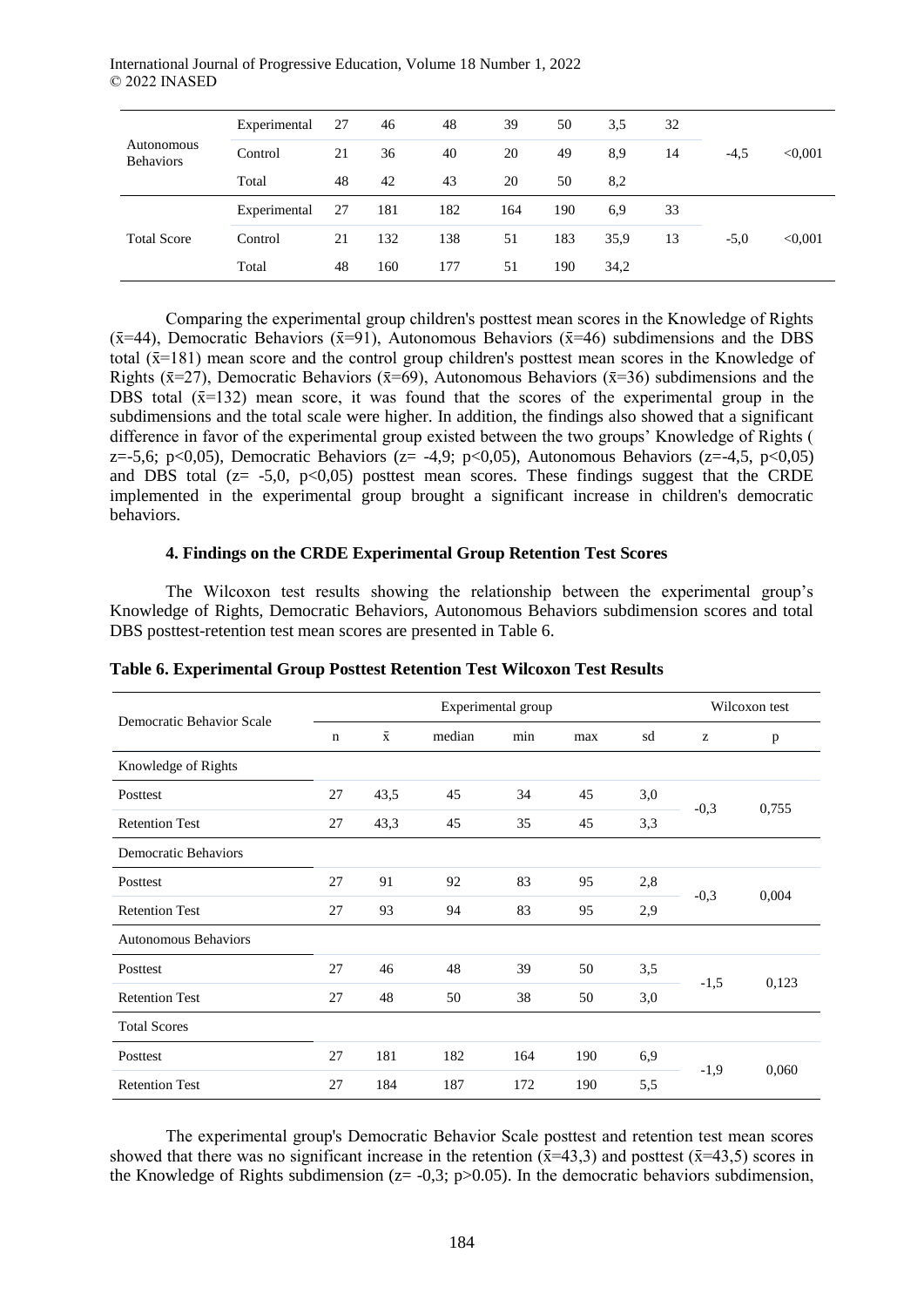a significant increase existed in the retention test  $(\bar{x}=93)$  ve posttest  $(\bar{x}=91)$  mean scores  $(z= -0,3;$ p<0.05). In the experimental group's Autonomous Behaviors subdimension, there was an insignificant increase in the retention ( $\bar{x}$ =48) and posttest ( $\bar{x}$ =46) mean scores ( $z$ = -1,5; p>0.05). Finally, the experimental group's DBS total mean scores also showed an insignificant increase in the retention test  $(\bar{x}=184)$  and posttest  $(\bar{x}=181)$  mean scores ( $z=-1.9$ ; p $>0.05$ ). These findings suggest that the CRDE which was implemented retained its positive effect on children's democratic behaviors. This is to say that the effect of the CRDE on experimental group children's democratic behaviors continued beyond the program.

### **DISCUSSION**

The CRDE is a child-centered program including activities to develop the knowledge, skills, attitudes and behaviors necessary for children to gain a culture of democracy. Starting the CRDE in early childhood when learning is at its fastest is essential for Human Rights Education to reach its goals and for the formation of modern and democratic societies. After the CRDE, which was implemented in the experimental group in addition to the current preschool educational program, the experimental group posttest mean scores in the Knowledge of Rights subdimension  $(\bar{x}=43)$  were significantly higher than pretest mean scores  $(\bar{x}=21)$  ( $z=-4.46$ ,  $p<0.005$ ).

The DBS Knowledge of Rights subdimension measures children's awareness levels of the CRC's protection, development and participation rights. This finding overlaps with the findings of Washington's study regarding the development and implementation of a Family Involvement Children's Rights Education Program. Washington (2010) concluded in his study that experimental group children gained awareness of CRC with the help of the program. Pettman et al. (1986) developed a program to teach human rights to preschoolers and grade 1-4 students and emphasized that human rights training and human values may be taught through objective methods. Also, Decoene and De cock (1996) concluded in a children's rights educational program for 3-12 year-old children that there is a mutually increasing relationship between children's values regarding general rights. Similarly, Covell and Howe (1999) developed a children's rights educational program and found that children who received children's rights education had more comprehensive and accurate children's rights information than those who did not receive similar education, and that these children embraced minority children more than others. In studies conducted at different levels of education, it was seen that children's rights education increased children's awareness of their rights (Golberg, 2008; Covell and Howe, 2001; Uçuş, 2014; Demirezen et al., 2013; Torun and Duran, 2014; Kaymak Özmen et al., 2014; Hareket, 2015; Hareket, 2018).

As can be understood from these research findings, experimental group children who took part in the training program had increased awareness of their rights to live, develop and be protected. Baydar and Yazıcı (2015) aimed to determine 60-72 month-old children's perceptions of children's rights in their study, and found that the majority referred to the development right in their statements, while more than half mentioned the right to live, and almost half mentioned the protection right. Baydar and Yazıcı's findings support the view that rights education should start in early childhood. In a study evaluating preschool teachers' views about children's rights, Kor (2013) found that teachers thought the items in CRC mentioning the rights of life, development, health and education can help develop awareness in early childhood children. Also, Ruck (1994) examined the development of children's personal decisiveness and their perceptions of care and protection rights, and found no relationship between increasing care, protection questioning skills, and age. Quennerstedt (2016) observed the daily activities of a group of children aged between 1 and 3 years in order to examine how they acquired the laws of human rights in the preschool education environment. He concluded that children's behaviors were frequently concerned with human rights and defined children's rights in three different domains: belonging, effect and equality.

Özdemir Uluç (2008) stated that" if children's rights education is successful, children's awareness of their rights and their interest in the protection and promotion of children's rights will definitely increase". In the early childhood period, as children perceive the concept of rights in a self-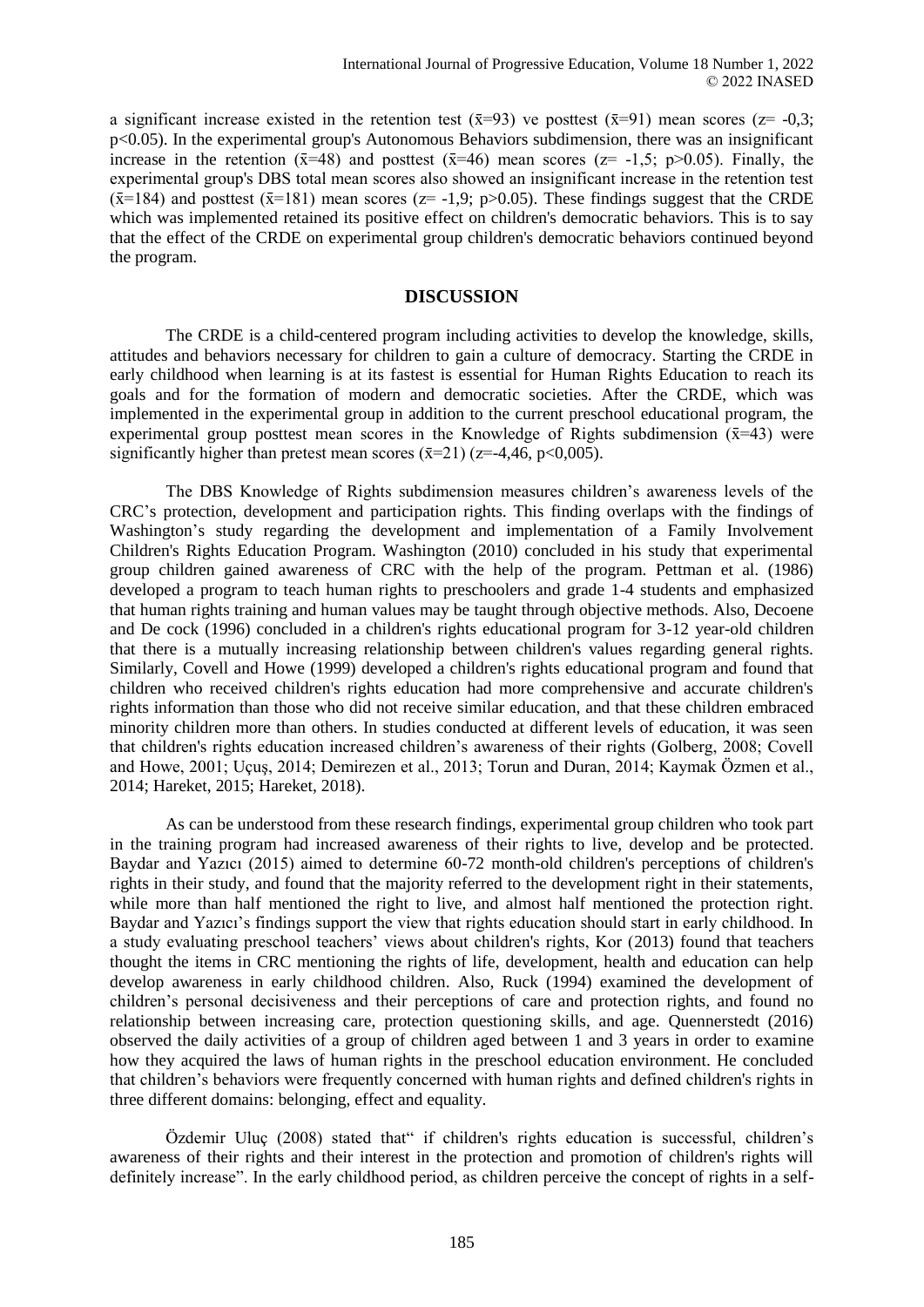centric way and through concrete realities, they need to be provided with a democratic education program that will enable them to turn democracy and human rights information into values, behaviors and attitudes (Neslitürk and Ersoy, 2007; Özdemir Uluç, 2008; Washington, 2010; Uçuş, 2014; Seyhan and Cansever, 2015).

The posttest mean scores in the Democratic Behaviors subdimension of DBS ( $\bar{x}$ =91), which was implemented on experimental group children after the CRDE, were significantly higher than the pretest mean scores  $(\bar{x}=70)$  ( $z=;-4.40; p<0.05$ ). The democratic behaviors subdimension measured social development behaviors that every human being needs for the development of a democratic culture, such as obeying rules, participating in decisions, cooperation, sharing, helping others, respect and tolerance. Democracy education, starting at home and continuing at school, is an essential element to raise individuals with a democratic culture. Erwin and Kipness (1997) claim," *democracy can be clearly understood in the early childhood period as a value.*" According to Kuş, Sönmez and Karatekin (2011), democracy education is a whole consisting of parts such as the family, environment, school, management style and culture, and democracy is a value that can best be learned through living. Therefore, teachers must make sure that they act as role models so that children experience democracy through a democratic method, classroom interaction and climate in the instructional process. Mapiasse (2007) studied the effects of a democratic classroom climate on students' participation and learning output, and concluded that a democratic climate has important effects on student participation, interpretation skills and the concept of citizenship. Subba (2014) pointed out in a study that democratic ideals such as equality, freedom and justice are given to individuals at school; teachers are a crucial factor in this; democracy education can help shape children into citizens who will defend democracy in the future; and therefore it needs to take place as early as possible. Sundawa (2015) concluded that using the classroom as a democracy laboratory has a powerful effect in improving students' democratic skills and that teachers play an important role in helping students develop a democratic character at school. Bulut Pedük (2015) emphasized the importance of educating children via democratic attitudes in a democratic environment and giving them responsibilities in children's rights education. Özdemir Doğan (2017) studied effective children's rights education with classroom teachers. The teachers believed that students should be taught their rights and responsibilities through active participation and learning by doing; that a school culture needs to be built; and that children must learn not only about their rights but also about their responsibilities. Lowry (2002) stated that democracy is a moral behavior and claimed that democracy education will provide equality in the classroom and facilitate problem-solution.

The Autonomous Behaviors subdimension of the DBS implemented on experimental group children after the CRDE showed that their posttest mean scores  $(\bar{x}=46)$  were significantly higher than pretest mean scores  $(\bar{x}=33)$  (z=:-4.35; p<0.05).

The DBS Autonomous Behaviors subdimension measures the levels of behaviors in the social and cognitive development area, such as asking questions, doing research, solving problems, initiating and maintaining conversation, voicing opinions, and defending one's own and other people's rights, which every individual needs to possess for a democracy culture to flourish. In a democratic society, individuals should learn ample and diverse information about political, social and cultural issues, not just from their immediate environment but from diverse sources. This is related to the development of autonomous learning skills which are essential to a democratic culture (COE, 2016).

Societies with a democratic culture can only be formed if their members are raised as freethinking, expressive, decision-making, questioning, critiquing, researching, problem solving, selfconfident and autonomous individuals who have a realistic view of themselves. Raising individuals with these traits is only possible through an education that promotes democratic culture and starts in early childhood, an important stage in children's character development (Yılmaz and Ölçer, 2018). Democracy education equips individuals not only with the necessary attitudes and behaviors to engage actively with the society, but also with autonomy and social skills necessary to identify and pursue their own goals. Ak (2016) contends that democracy in preschool means children being able to make decisions about their own lives. With a democratic approach, children come to understand themselves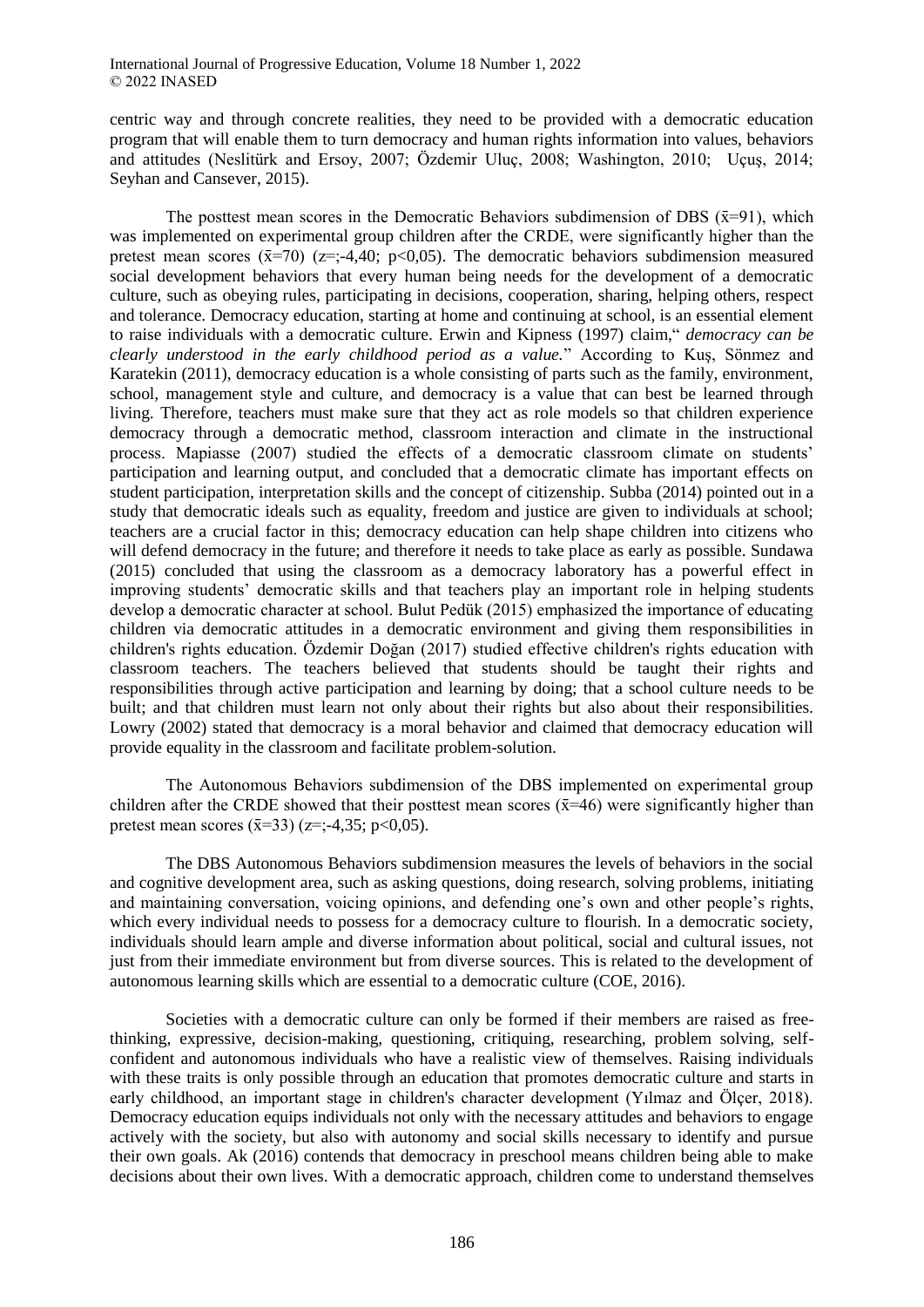as they contribute to the social and group consciousness. This improves self-efficacy, selfdevelopment, self-experience, self-responsibility, and self-control skills (Dürr,2005; Elkatmış,2007). On the other hand, high student autonomy encourages children to develop their self-regulation and decision-making skills and increase their motivation level. Becoming a lifelong learner connotes high student autonomy (Yılmaz and Ölçer, 2018).

Yavuz (2016) writes that student autonomy also means that the student is the subject in the decisions made in their learning process. According to Ölçer and Yılmaz (2019), autonomy is the ability to be aware of one's self, to think freely and decide, to put one's decisions into action, to act independently and sincerely, and to make choices. Individuals' behaviors such as feeling confident about their choices, resisting peer and parent pressure while displaying appropriate social responsibility, having control over their behaviors, feeling self-confident, and being able to make decisions without getting socially affected depend on the development of autonomous behaviors (Yılmaz and Ölçer, 2018). An autonomous individual is not scared to show their presence and defend themselves when necessary. Autonomous individuals know what they want and how they can get it, thus having control and responsibility over their lives. Autonomous individuals are aware of their own wants, and they make it known to others through their behaviors that they have the "right to choose" (Ersoy Kart and Güldü, 2008).

According to the competencies for a democratic culture model, autonomous learning skills are necessary for individuals to organize and evaluate their own learning according to their own needs, with their own guidance and no help from others. Individuals with autonomous learning skills can identify their own learning needs and reach the sources they need to fulfill these needs. They test the resulting information for bias and manipulation. They then process it with their own skills, attitudes and values. They evaluate the learning strategies used and make conclusions by using new information and new learning strategies (COE, 2016).

The CRDE emphasized the development of autonomous learning skills in children, and activities were planned to support children's learning within this process. The results showed that the CRDE benefited children's autonomy behaviors.

The total DBS mean scores of the experimental group after CRDE showed that their posttest mean scores ( $\bar{x}$ =181) were significantly higher than their pretest mean scores ( $\bar{x}$ =125) ( $\bar{z}$ =-5,54; p<0,005). Regarding the retention test mean scores in the experimental group, no significant increase occurred in the Knowledge of Rights ( $\bar{x}$  i=43,3;  $\bar{x}$  s =43,5) and Autonomous Behaviors ( $\bar{x}$  i=48;  $\bar{x}$  s =46) subdimensions and the total score from the scale ( $\bar{x}$  i=184  $\bar{x}$  s=181); however, a significant increase was detected in the democratic behaviors subdimension ( $\bar{x}$ i=93;  $\bar{x}$ s=91) (z=-0,3; p<0,05). These findings suggest that the positive effects of CRDE on children's democratic behaviors retained their permanence and continued after the program.

CRDE aims to raise 21st century citizens and is based on the theory of multiple intelligences. It therefore strives to serve the nature, characteristics and strengths of each individual in the group; encourages children's curiosity and love for learning; is process-oriented rather than product; is innovative; and taps into students' critical thinking skills. It encourages the values of sustainability and environmental responsibility, as well as participation in society and multiculturalism. The program aims to raise independent, responsible, cooperative, self-aware, sensitive and empathetic individuals with respect for differences.

With its roots in constructivism, the program was developed by using a rights-based approach, which brings together the components of the instructional process, method and materials. It does not ask children to memorize information; rather, it encourages them to learn by doing, to construct, make meaning, interpret and transfer their knowledge when necessary.

Play-based activities have priority, and cooperative educational events in which children work towards a shared goal in pairs and teams are organized. These educational activities are evaluated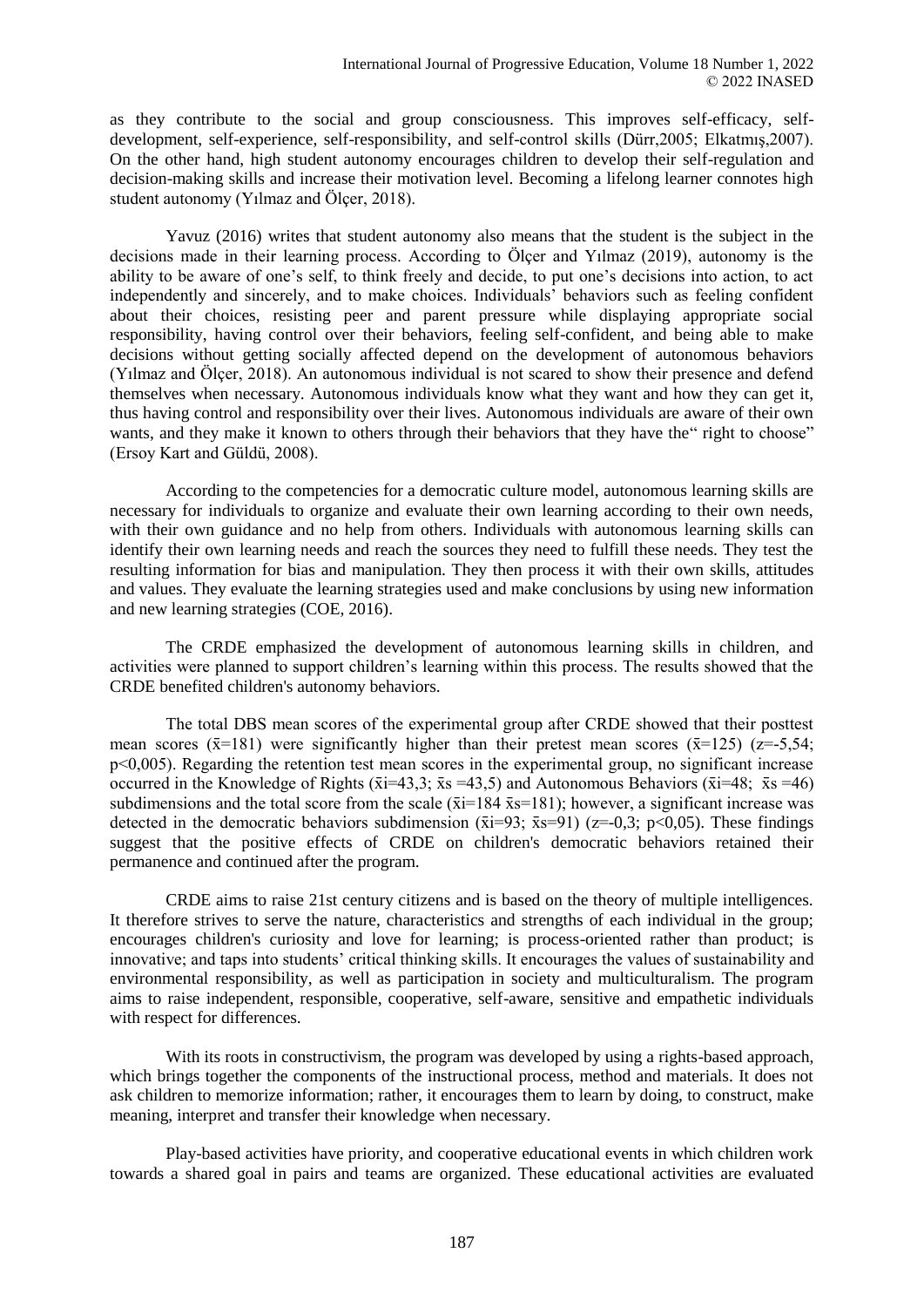together with children, encouraging them to express their feelings and thoughts and to compliment their peers when necessary. Their needs and expectations for future educational events are elicited. Naturally, a program in which children learn by doing, living and having fun in a positive classroom atmosphere with close child-teacher relationships led to an effective process both for the researcher and the children. In an attempt to review children's rights education studies at preschools, Topsakal and Sadıkoğlu (2017) examined studies in preschool education and preschool curricula. They concluded that a very limited number of studies focused on children's rights education in preschools; a rights education program based specifically on children's rights was necessary in preschool education; children's rights education was also necessary for families, teachers and all other individuals that come into contact with children; and there is a need for high-quality scientific studies.

This CRDE program development study is among the few in Turkey that focus jointly on early childhood and children's rights and democracy education. The results showed that the program was appropriate and effective in the early childhood period. It is therefore expected to provide an example to early childhood teachers and researchers.

## **CONCLUSIONS**

The aim of this study was to examine the effects of an early childhood CRDE on children's democratic behaviors. In order to do so, the researcher developed a CRDE program and implemented it on an experimental group of children for 11 weeks. The results are listed below. The effects of CRDE were analyzed by implementing the Democratic Behavior Scale developed by the researcher on experimental and control groups as pretest, posttest and retention test.

- 1. Prior to CRDE, no significant difference existed between the pretest scores of experimental and control groups. Based on this, it was concluded that experimental and control groups' democratic behavior levels were similar in all subdimensions (knowledge of rights, democratic behaviors, autonomous behaviors). As the total score from the scale was also similar in the two groups, it was decided that any future difference in the democratic behavior levels could be attributed to the procedures to take place.
- 2. The posttest mean scores of the experimental and control groups after CRDE showed that the former scored significantly higher in all subdimensions and the total scale.
- 3. The DBS pretest and posttest mean scores in the experimental group after CRDE revealed a statistically significant increase in all subdimensions and the total scale.
- 4. The DBS pretest and posttest mean scores in the control group after CRDE showed no statistically significant increase in any of the subdimensions or the total scale.
- 5. The DBS posttest and retention test mean scores of the experimental group revealed no significant increase in the knowledge of rights or autonomous behaviors subdimensions, a statistically significant increase in the democratic behaviors subdimension, but none in the total mean scores from the scale.

### **Recommendations**

Recommendations for research:

• In this study, 60-72 month-old preschoolers underwent an 11-week children's rights and democracy education program which was developed by the researcher to instil democratic behaviors in early childhood. The program was confirmed to have a positive effect on 60- 72 month-old children's democratic behaviors, and its effectiveness with other age groups awaits further examination.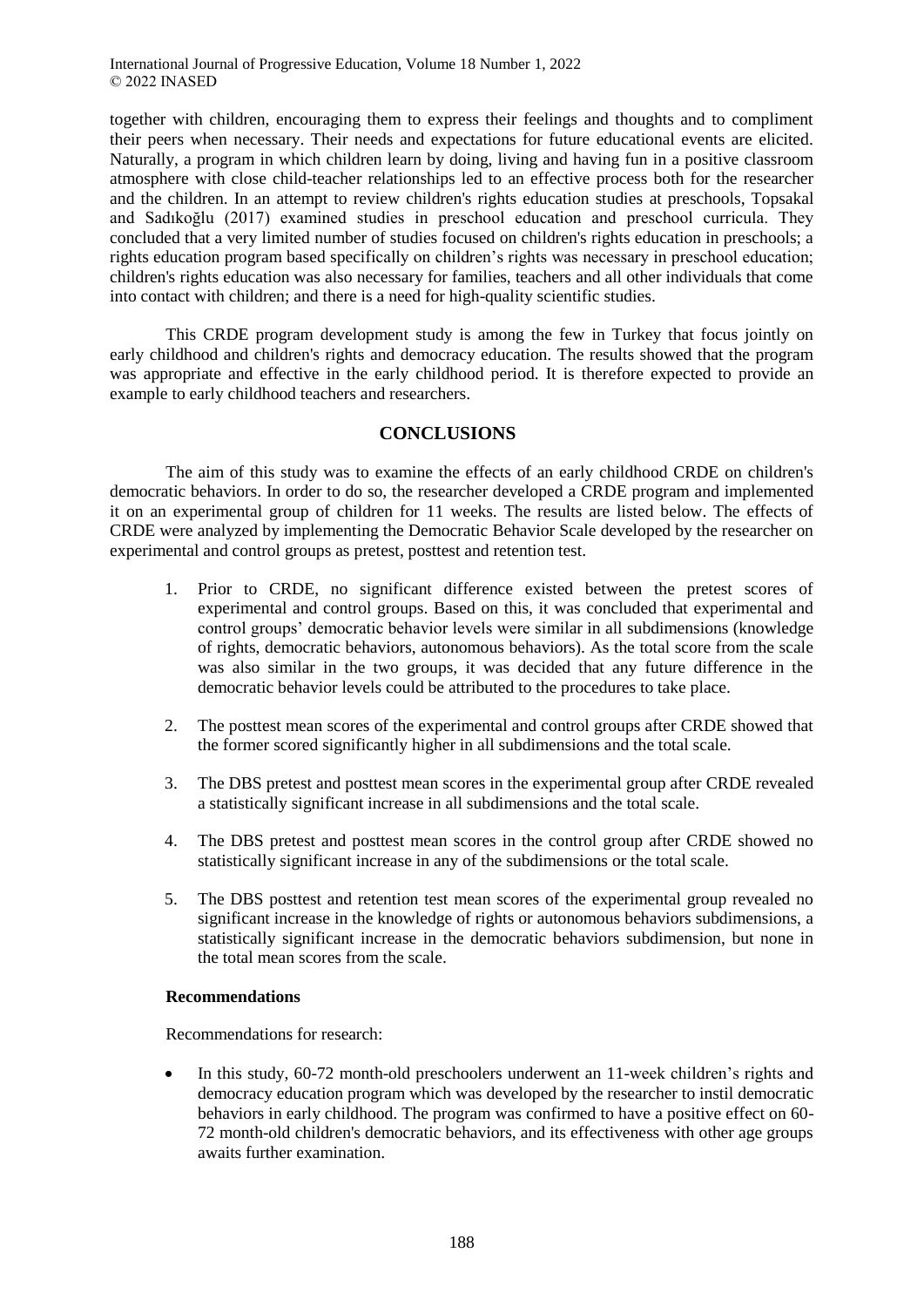- Children's rights and democracy education may be tested for its effects on the democratic behaviors of children from different socioeconomic and sociocultural backgrounds and with different developmental characteristics.
- In this study, children's democratic behavior levels were examined with the help of the DBS completed by preschool teachers. As the scale is also fit for parent use, children's democratic behavior levels may also be studied based on parent views, therefore allowing an exploration of children's democratic behavior levels through their families' observations.

Recommendations for practice:

- The study showed that the 11-week Children's Rights and Democracy Education program had positive effects on children's democratic behaviors. The implementation of this program may be made widespread by cooperating with the National Education Directorates.
- Preschool teachers may be offered in-service training sessions and seminars on children's rights and democracy education in early childhood in order to guide them as they develop activities and practices to support children's knowledge of their rights and democratic behaviors.
- Children's development is greatly influenced by family attitudes, behaviors and knowledge levels. Therefore, families may be trained in teaching their young children to display rights-based democratic attitudes and behaviors, and in this way support the development of democratic behaviors in them.
- In the national literature, there is a need for sources on children's rights and democracy education in early childhood. Publications may target training academics, teachers and families in "Children's Rights and Democracy Education in Early Childhood". In order to benefit children, illustrated children's rights and democracy books and activity handbooks may be written, and children's rights workshops may be organized.

# **REFERENCES**

- Ak, İ. S. (2016). *Demokrasi eğitimi ve çocuklar üzerindeki etkileri*. Link: http://www.bebek.com/demokrasi-egitimi-ve-cocuklar-uzerindeki-etkileri\_
- Akman, B. ve Ertürk, H.G.(2011). *Okul Öncesi Öğretmenlerin Çocuk Haklarına İlişkin Bilgi Düzeylerinin ve Okul Öncesi Dönemde Çocuk Haklarının Öğretilmesine İlişkin Görüşlerinin İncelenmesi.* 1. Türkiye Çocuk Hakları Kongresi Yetişkin Bildirileri Kitabı, Çocuk Vakfı Yayın No: 90, S.1,ss.269-284, İstanbul.
- Akyüz, E. (2001). Çocuk hakları sözleşmesinin temel ilkeleri ışığında çocuğun eğitim hakkı. *Milli Eğitim Dergisi,* 151
- Arsal, Z. (1998). *Program geliştirme sürecinde ihtiyaç analizinin yeri ve nasıl yapıldığına ilişkin program geliştirme uzmanlarının görüşleri*, Master's Thesis, İzzet Baysal Üniversitesi, Bolu.
- Atay, M. (2009). *Okullarda Eğitimin Amacı, Yöntemi ve İçeriği*, Eğitimde Haklar,101.
- Aybek, Ş. (2017). *Ülkemiz John Dewey'in pragmatik eğitim felsefesini uygularsa Amerika gibi olabilir mi?* Link: http://www.egitimajansi.com/sahin-aybek/ulkemiz-john-deweyinpragmatik-egitim-felsefesini-uygularsa-amerika-gibi-olabilir-mi-kose-yazisi-1174y.html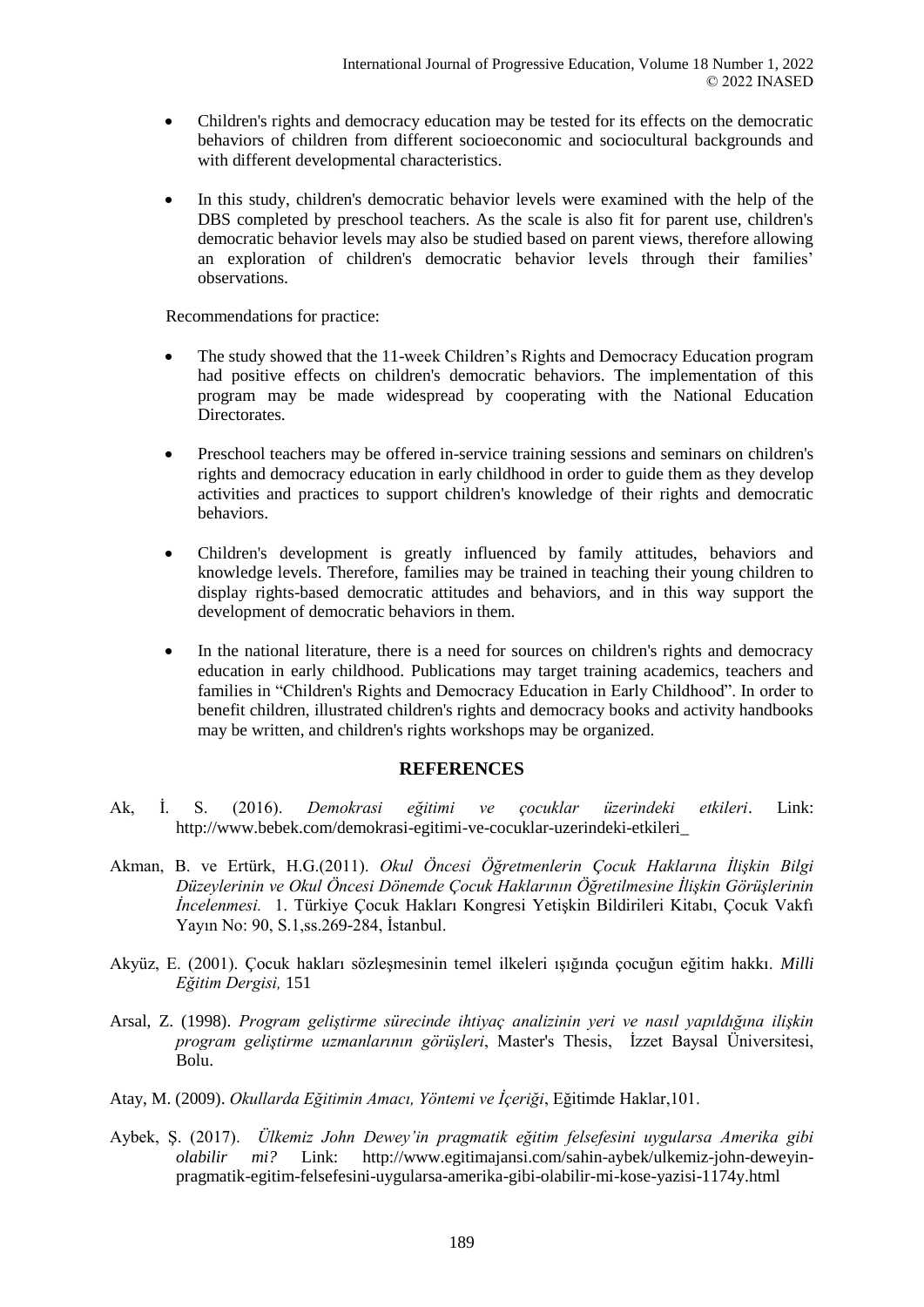- Aydoğdu, H. (2011). Demokratik Eğitim John Dewey in Eğitim Felsefesi Üzerine. *Ayraç Aylık Kitap Tahlili ve Eleştiri Dergisi.*
- Ay Zög, D. (2008). *Öğrencilerin çocuk haklarını algılama düzeyleri ile akademik başarıları arasındaki ilişki*, - Unpublished Master's Thesis, Beykent Üniversitesi, İstanbul.
- Bakır, K. (2007). *John Dewey ve demokratik eğitim*, Master's Thesis, Atatürk Üniversitesi, Erzurum.
- Baydar I.Y. & Yazıcı E. (2015). 60-72 Aylık Çocukların Çocuk Haklarına İlişkin Algılarının Resim Yoluyla İncelenmesi. *Uluslararası Aile Çocuk ve Eğitim Dergisi,* (5), 1-19.
- Bulut Pedük, Ş. (2015). Çocukların hak ettiği eğitimi almalarında onların gelişim haklarını bilen ve dikkate alan okul öncesi öğretmenleri olabilmek. *Milli Eğitim Dergisi, 45(206),* 97-105.
- Büyüköztürk, Ş., Çokluk, Ö., & Köklü, N. (2018). *Sosyal bilimler için istatistik (20. baskı)*. Ankara: Pegem Akademi Yayıncılık.
- COE. (2016). *Demokrasi kültürü için yetkinlikler*. Link: https://rm.coe.int/16806ccf18
- Covell, K., & Howe, R. B. (1999). The impact of children's rights education: A Canadian study. *The International Journal of Children's Rights, 7(2),* 171-183.
- Covell, K., & Howe, R. B. (2001). Moral education through the 3 Rs: Rights, respect and responsibility. *Journal of moral education,* 30(1), 29-41.
- Covell, K., Howe, B. R., & McNeil, J. K. (2008). 'If there's a dead rat, don't leave it'. Young children's understanding of their citizenship rights and responsibilities. *Cambridge Journal of Education, 38(3)*, 321-339.
- Covell, K., Howe, R. B., & McNeil, J. K. (2010). Implementing children's human rights education in schools. *Improving Schools, 13(2),* 117-132.
- Çakmak Güleç, H., & Özdemir, B. (2006). Okul öncesi eğitim kurumlarına devam eden ve etmeyen çocukların demokratik davranışlarının velilerin görüşlerine göre değerlendirilmesi. *Çocuk Gelişimi ve Eğitimi Dergisi, 1(2),* 1-11.
- Campbell, A. (2011). *A Creative arts-based approach to using children's rights as a vehicle for tolerance education at the senior elementary school level* , Doctoral Dissertation, Lakehead University, Canada.
- Çarıkçı, S., Er, K.O. (2010). Balıkesir Üniversitesi Necatibey Eğitim Fakültesi'nde Öğrenim Gören Öğretmen Adaylarının insan Hakları Eğitimine Yönelik Tutumları, *Balıkesir Üniversitesi Sosyal Bilimler Enstitüsü Dergisi,* Cilt 13 Sayı 24 Aralık 2010 ss.54- 69.
- Çelik, F. (2006). Türk eğitim sisteminde hedefler ve hedef belirlemede yeni yönelimler. *Burdur Eğitim Fakültesi Dergisi,* 6(11), 1-15. Anadolu Üniversitesi Yayınları.
- Dalton, D. A. M. (1999). *The Child's Right to an Education for Open-Mindedness: A Moral and Legal Theory of Materials Access and Selection*, Doctoral dissertation, University of Alberta, Edmonton.
- DeCoene, J., & De Cock, R. (1996). The children's rights project in the primary school 'De vrijdagmarkt'in Bruges. *Monitoring Children's Rights*, 627-636.
- Demirel, Ö. (2015). *Eğitimde program geliştirme, kuramdan uygulamaya*. Ankara: Pegem Akademi.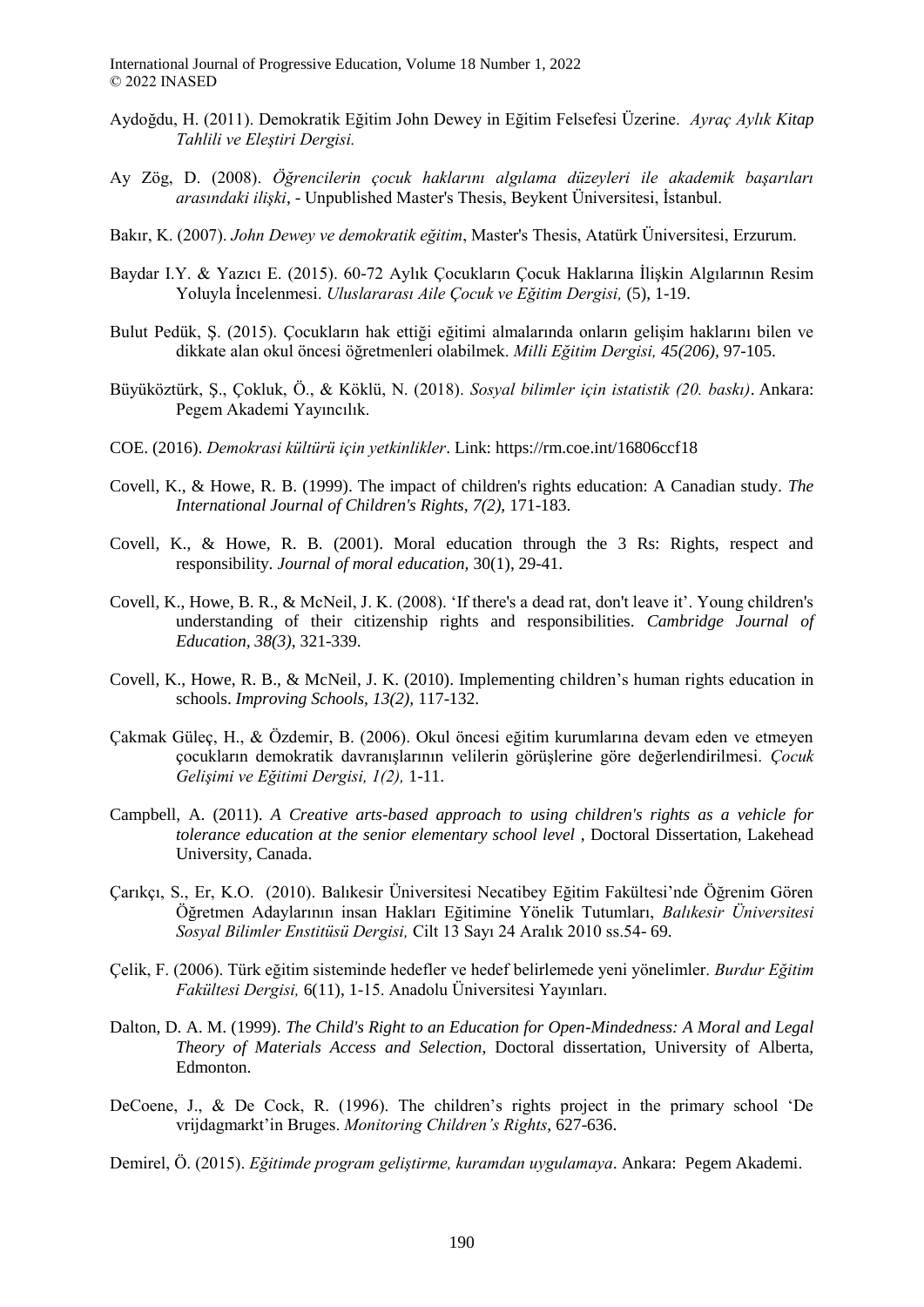- Demirezen, S., Altıkulaç, A., & Akhan, N.E.(2013). İlköğretim Öğrencilerine Göre "Çocuk Hakları". *Uluslararası Eğitim Araştırmacıları Dergisi*, 4 (1), 38-52.
- Dinç, B. (2015). Okulöncesi eğitim kurumuna devam eden çocukların ebeveynlerinin çocuk hakları eğitimi konusundaki görüşleri. *Journal of Qualitative Research in Education,* 3(1), 7-25.
- Dürr, K. (2004). *The School: A Democratic Learning Community–the all-European study on pupils' participation in school.* DGIV/EDU/CIT (2003) 23 Rev. Strasbourg: Council for Cultural Co-Operation (CDCC), Council of Europe (www. coe. int.).
- Elkatmış, M. (2007). *İngiltere ve Türkiye'deki İlköğretim I. Kademede İnsan Hakları Eğitimlerinin Karşılaştırılması,* Unpublished Doctoral Dissertation, Gazi Üniversitesi. Ankara.
- Ersoy Kart, M. & Güldü, Ö. (2008). Özerk benlik yönetimi ölçeği: Uyarlama çalışması. *Ankara Üniversitesi Eğitim Bilimleri Fakültesi Dergisi,* 41(2), 187-207.
- Erwin, E. J., & Kipness, N. A. (1997). Fostering democratic values in inclusive early childhood settings. *Early Childhood Education Journal*, 25(1), 57-60.
- Flowers, N. (2010). Pusulacık. Çocuklar İçin İnsan Hakları Eğitimi Kılavuzu. Çev: Metin Çulhaoğlu. İstanbul: Bilgi Üniversitesi Yayınları 293.
- Friedmann, L. (2013). Education for Peace: Empowering children to uphold liberty, equality, and dignity. Link: childrensrightseducation.com
- Goldberg, J.L. (2008). *The impact of a human rights education on student attitudes and behaviors*  (Doctoral dissertation), Northcentral University, Arizona.
- Hareket, E. (2015). *Çocuk meclisi uygulamalarının bazı değişkenlere göre çocuk haklarına ilişkin algı gelişimine etkisi*, Unpublished Master's Thesis, On Dokuz Mayıs Üniversitesi, Samsun
- Hareket, E. (2018) *Eğitim hukuku bağlamında çocuk hakları eğitimi: bir eylem araştırması,* Doctoral Dissertation, Gazi Üniversitesi, Ankara.
- Karacaoğlu, Ö. C. (2009). İhtiyaç Analizi ve Delphi Tekniği; Öğretmenlerin Eğitim İhtiyacını Belirleme Örneği*, I. Uluslararası Eğitim Araştırmaları Kongresi*, Çanakkale.
- Karasar, N. (2010). Bilimsel Araştırma Yöntemi (21. Basım). Ankara: Nobel Yayıncılık.
- Kaymak Özmen, S., Yalçın, T. (2011). *"İlköğretim Öğrencilerine Yönelik Çocuk Hakları Eğitimi",* 1. Türkiye Çocuk Hakları Kongresi Yetişkin Bildirileri Kitabı, Çocuk Vakfı Yayın No:90, 1;269-284, İstanbul.
- Kızıltepe, G. İ., Uyanık, Ö., Özsüer, S., & Yaşar, M. C. (2014). 61–72 Aylık Çocukların Demokratik Tutum Ve Davranışlarının Anne Görüşlerine Göre Değerlendirilmesi. *Türkiye Sosyal Araştırmalar Dergisi,* 173(173), 227-244.
- Kor, K. (2013). *Okul öncesi öğretmenlerinin çocuk hakları konusundaki görüşlerinin belirlenmesi,*  Unpublished Master's Thesis, On sekiz Mart Üniversitesi, Çanakkale.
- Koran, N. (2015). Öğretmenlere Yönelik Çocuk Hakları ve Hak İhlalleri Eğitiminin Değerlendirilmesi Üzerine Nitel Bir Çalışma*. Hacettepe Üniversitesi Sağlık Bilimleri Fakültesi Dergisi.*
- Köse, E. (2009). Okul öncesi öğretmenlerinin demokrasi anlayışlarının değerlendirilmesi (Erzurum ili örneği). *Kastamonu Eğitim Dergisi*, 17(3), 871-880.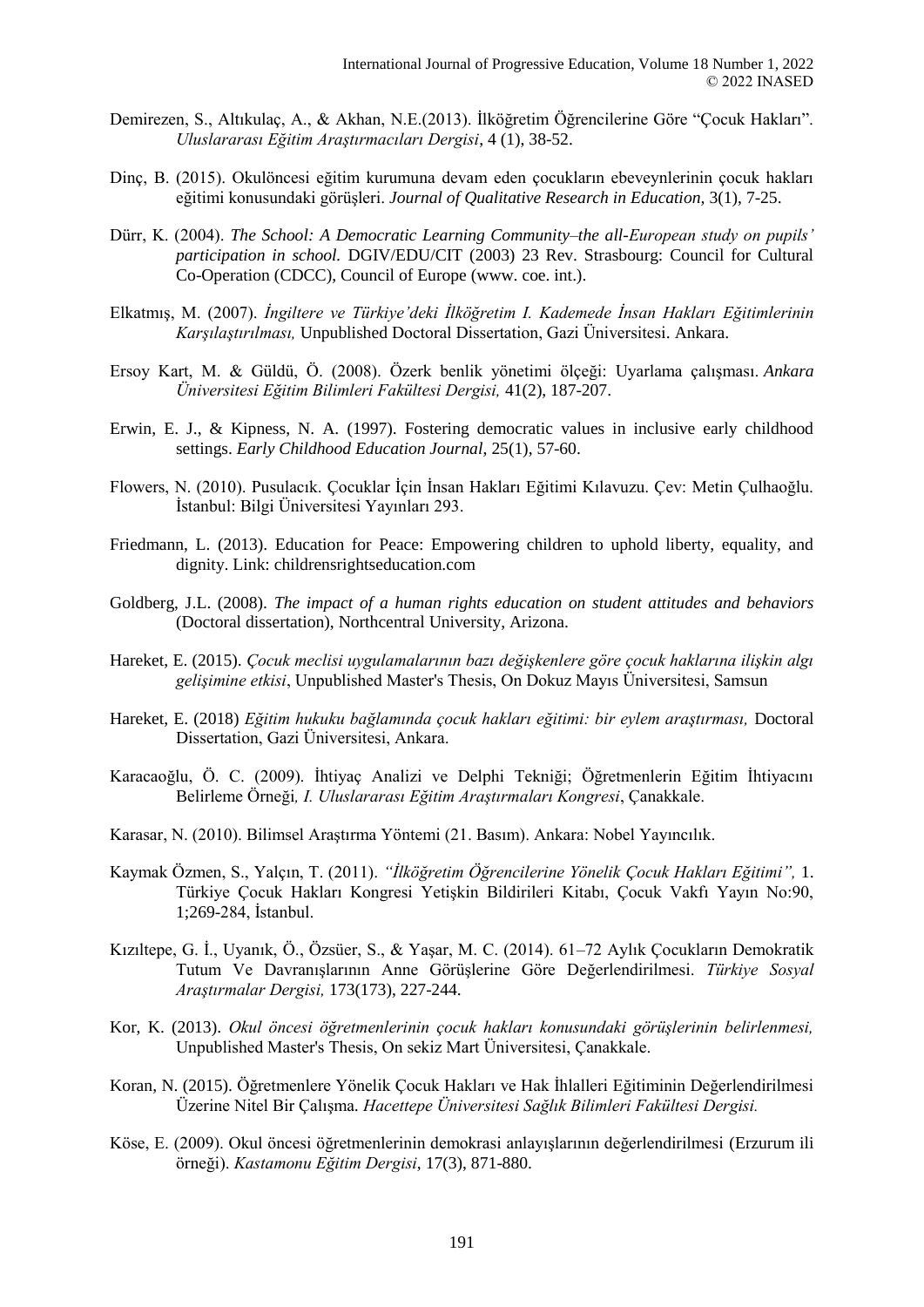- Kuş, Z. , Sönmez, Ö.F. , Karatekin, K. (2011). Okulda Yaşam Biçimi Olarak Demokrasi Eğitimi, *10. Ulusal Sınıf Öğretmenliği Eğitimi Sempozyumu*, Sivas.
- Lowry, S. C. (2002). Democratic education: A study of three school sites. (Doctoral dissertation). Retrieved from
- ProQuest dissertations and theses. (276093967)
- Lundy, L. (2007). 'Voice'is not enough: conceptualising Article 12 of the United Nations Convention on the Rights of the Child. *British Educational Research Journal*, 33(6), 927-942.
- Mapiasse, S. (2007). Influence of the Democratic Climate of Classrooms on Student Civic Learning in North Sulawesi, Indonesia. *International Education Journal,* 8(2), 393-407.
- M.E.B, (2013). *Okul Öncesi Eğitim Programı*, Ankara.
- Neslitürk, S. ve Ersoy, A. F. (2007). Okul öncesi öğretmen adaylarının çocuk haklarının öğretimine ilişkin görüşleri. *Eğitimde Kuram ve Uygulama Çanakkale Onsekiz Mart Üniversitesi Eğitim Fakültesi Araştırma Dergisi*,3(2) 245-257
- Ölçer, S., & Yılmaz, G. (2019). Çocuklarda Özerklik Algısı İle Öğretmenlerin Özerkliği Etkileyen Faktörler Ve Geliştirmeye Yönelik Stratejilere İlişkin Görüşleri. *Journal Of Awareness*, *4*(1), 153-176.
- Özdemir Doğan, G. (2017). *Çocuk Hakları Eğitiminde Uzman Sınıf Öğretmenlerinin Perspektifinden Etkili Çocuk Hakları Eğitimi: Anlayışlar ve Uygulamalar*, Unpublished Master's Thesis, Gaziantep Üniversitesi, Gaziantep.
- Özdemir Uluç, F.(2008). *İlköğretim Programlarında Çocuk Hakları,* Doctoral Dissertation. Ankara Üniversitesi, Ankara.
- Pettman, R., (1986). Human Rights Commission Education Series No. 2: *Teaching for Human Rights: Preschool and Grades 1–4*., Australian Government Publishing Service: Canberra.
- Quennerstedt, A. (2016) Young children's enactments of human rights in early childhood education, International Journal of Early Years Education, 24:1, 5-18, DOI: 10.1080/09669760.2015.1096238
- Ruck, M.D. (1994). Children's understanding of nurturance and self-determination rights (Unpublished Doctoral Dissertation). Toronto University, Toronto.
- Sapsağlam, Ö., Ömeroğlu, E. (ed.) (2016). Okul öncesi dönemde karakter ve değerler eğitimi teoriden uygulamaya. Ankara: Pegem akademi yayıncılık
- Seyhan, G. B., Cansever, B. A. (2015). Okulöncesi Dönem Çocukları İçin Hazırlanmış "Çocuk Hakları" Temalı Pano Uygulamaları . *Eğitim ve Öğretim Araştırmaları Dergisi*, 4(3) 345- 354
- Sönmez, V. (2015). *Program geliştirmede öğretmen el kitabı*. Ankara: Anı yayıncılık.
- Subba, D. (2014). Democratic values and democratic approach in teaching: a perspective. *American Journal of Educational Research*, 2(12A), 37-40.
- Sundawa, D. (2015, June). *Classroom Developing Of Civic Education As Laboratory Of Democracy Education*. In The Proceeding Of The Commemorative Academic Conference For The 60th Anniversary Of The 1955 Asian – African Conference In Bandung, Indonesia (P. 66).